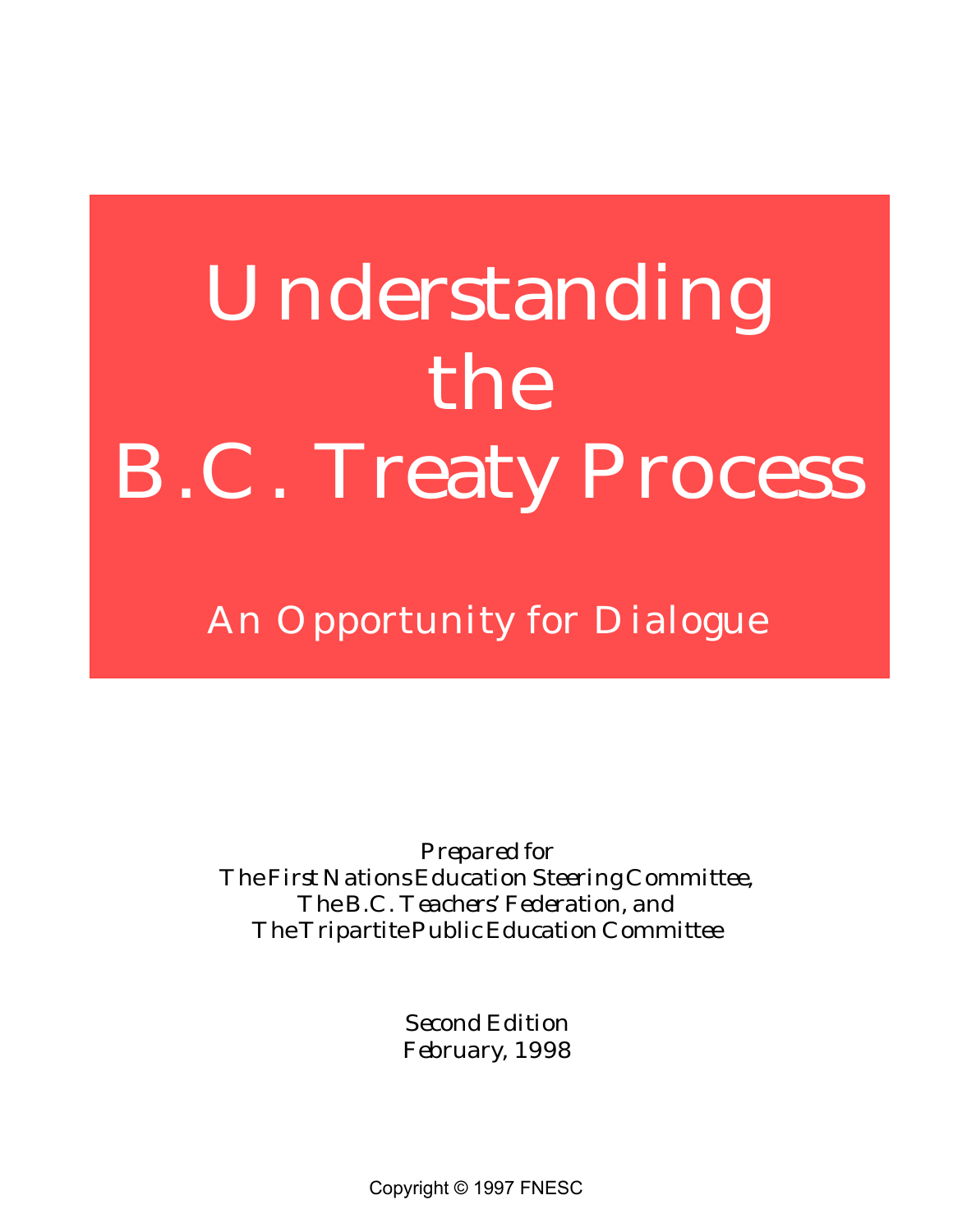### *Supporting Partners*

*The First Nations Education Steering Committee (FNESC) works to ensure that First Nations students have access to quality educational opportunities. Information about the Steering Committee is available by calling (604) 990 - 9939, or by faxing (604) 990 - 9949.*

#### *The B.C. Teachers' Federation (BCTF) is*

*42,000 teachers, working together to achieve goals adopted more than 75 years ago: to promote the cause of education; to raise the status of the teaching profession, and to promote the welfare of teachers. The BCTF can be contacted by phone at (604) 871 - 2283 or toll free at 1-800- 663-9163. The BCTF Web Site is http:// www.bctf.bc.ca*

*The Tripartite Public Education Committee is a joint committee with a representative of each of the three principals -- the First Nations Summit and the federal and provincial governments.*

*The development of this handbook was also supported by the B.C. Treaty Commission (BCTC), the independent and impartial keeper of the treaty process. The BCTC can be reached by phone at (604) 482 - 9200 or 1-800-665-8330. Information about the BCTC can also be found on the Web at http://www.bctreaty.net*

### *Table of Contents*

| Preface                                                                                                                                                | $\mathbf{1}$                     |  |
|--------------------------------------------------------------------------------------------------------------------------------------------------------|----------------------------------|--|
| What Are Treaties, and Why Are They<br><b>Being Negotiated?</b>                                                                                        | $\overline{c}$                   |  |
| What is Meant by Certainty?                                                                                                                            | 4                                |  |
| The Context of Treaty Making --<br>Overcoming Difficulties Arising from the Past                                                                       | 7                                |  |
| The <i>Indian</i> Act                                                                                                                                  | 11                               |  |
| <b>What Are Interim Measures?</b>                                                                                                                      | 13                               |  |
| What is Self-Government, and How Does it<br><b>Relate to Treaties?</b>                                                                                 | 14                               |  |
| How Was the Current Treaty Process Initiated?                                                                                                          | 17                               |  |
| Recommendations of the<br><b>B.C. Claims Task Force</b>                                                                                                | 18                               |  |
| What is the B.C. Treaty Commission?<br>The Keeper of the Process                                                                                       |                                  |  |
| <b>How Are Negotiations Proceeding?</b><br>The Process and the Progress                                                                                | 20                               |  |
| The Six Stage Negotiation Process                                                                                                                      | 22                               |  |
| <b>Issues Being Considered</b><br><b>Lands and Resources</b><br><b>Parks and Protected Areas</b><br>The Fishery<br>Forestry<br>Governance<br>Education | 24<br>25<br>26<br>27<br>28<br>29 |  |
| Participants in the B.C. Treaty Process                                                                                                                | 30                               |  |
| The Way Ahead                                                                                                                                          | 32                               |  |
| How Does the Nisga'a Agreement Relate?                                                                                                                 | 33                               |  |
| What Does the Nisga'a Agreement Include?                                                                                                               | 34                               |  |
| What is Delgamuukw, and What Are<br>Its Implications?                                                                                                  | 36                               |  |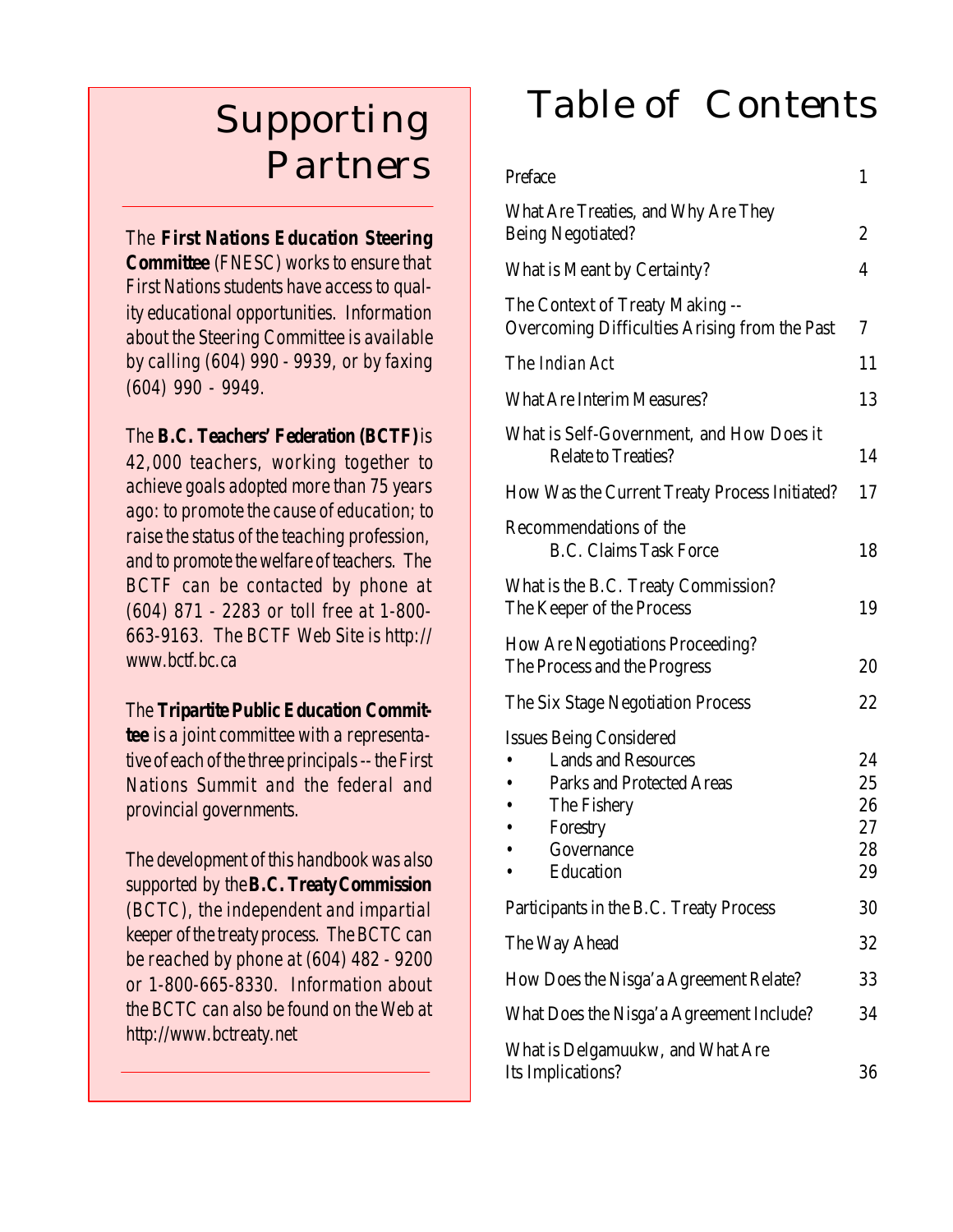

This handbook was prepared jointly by the First Nations Education Steering Committee, the B.C. Teachers' Federation, the Tripartite Public Education Committee, and with support from the B.C. Treaty Commission. It is intended to be a resource for teachers, primarily to assist them in responding to questions and to facilitate discussions about the treaty process which may arise in the classroom setting. Fundamentally, this handbook is based upon the notion of providing comfort through information; it attempts to dispel some of the common myths and misunderstandings associated with treaties and the B.C. Treaty Process, and to explain how the process works.

This handbook provides basic information about treaties. It outlines some of the reasons for the establishment of the treaty process, as well as some of the reasons why First Nations have and have not chosen to participate in the process. This handbook also highlights some of the issues treaties may help to resolve, and the contribution the treaty process may have to the building of more positive relationships between First Nations and non-Aboriginal people. The materials included outline the role of the B.C. Treaty Commission, the process of negotiations, and some of the challenges and opportunities which are being highlighted through the treaty process.

It should be noted that in this handbook generalizations may be made in order to introduce complex issues in an understandable way. It is important to remember that First Nations people in Canada are enormously diverse in terms of their goals, languages, cultures, and traditions.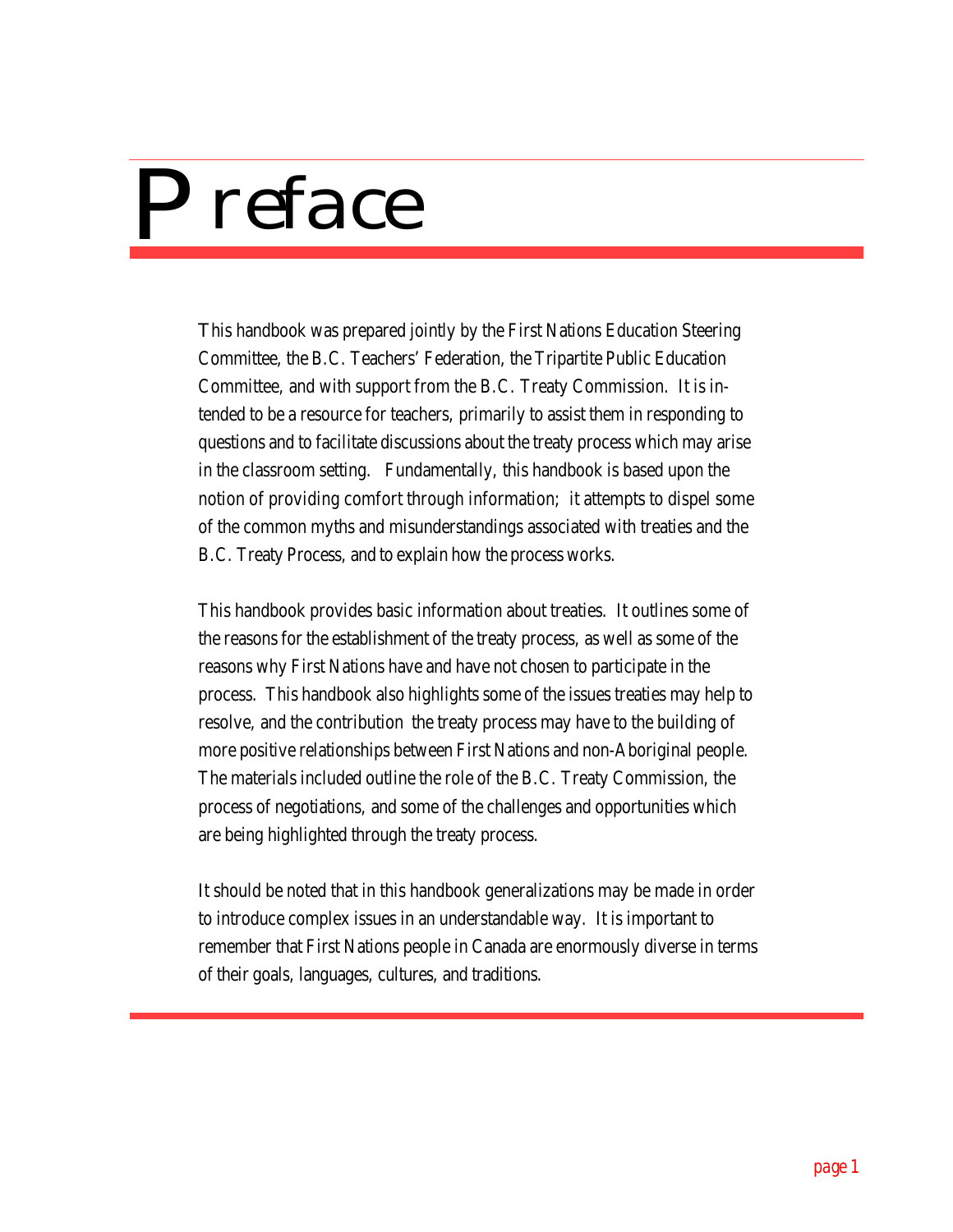## *What Are Treaties, and Why Are They Being Negotiated?* A Background to Treaty Making in Canada and B.C.

### *The Purpose of Treaties*

Fundamentally, treaties between First Nations, Canada and British Columbia are a means to address issues related to the rights of First Nations, as well as to establish a foundation for building a new relationship between First Nations and non-Aboriginal governments and people. They are also a way in which to provide greater certainty about the rights of non-Aboriginal people and to increase the level of understanding of how people and governments can work together for the future development of all communities.

### *Articulating Aboriginal Rights*

The existence of Aboriginal rights has been clearly and firmly established, and is no longer open to question. Aboriginal people have been consistent in their assertion of their rights, and in their insistence that those rights be recognized, affirmed and protected. Government commissions established to review and make recommendations on policies affecting Aboriginal people have also consistently supported the existence of Aboriginal rights. In addition, the *Constitution Act, 1982* acknowledges Aboriginal rights. Section 35 of the Constitution reads "The existing aboriginal and treaty rights of the aboriginal peoples of Canada are hereby recognized and affirmed."

Section 35, however, does not define Aboriginal rights, and their nature and extent remains largely unresolved. It is still necessary, then, to specify the scope of Aboriginal rights, to develop mechanisms for making their implementation a reality, and to define the relationship between Aboriginal and non-Aboriginal people — all formidable challenges. These outstanding issues can be clarified through negotiations and the establishment of modern treaties. Of particular importance is the fact that treaty negotiations represent an opportunity to address the land, resource and governance rights of Aboriginal people through a collective process which is consistent with their values and their emphasis on their communities.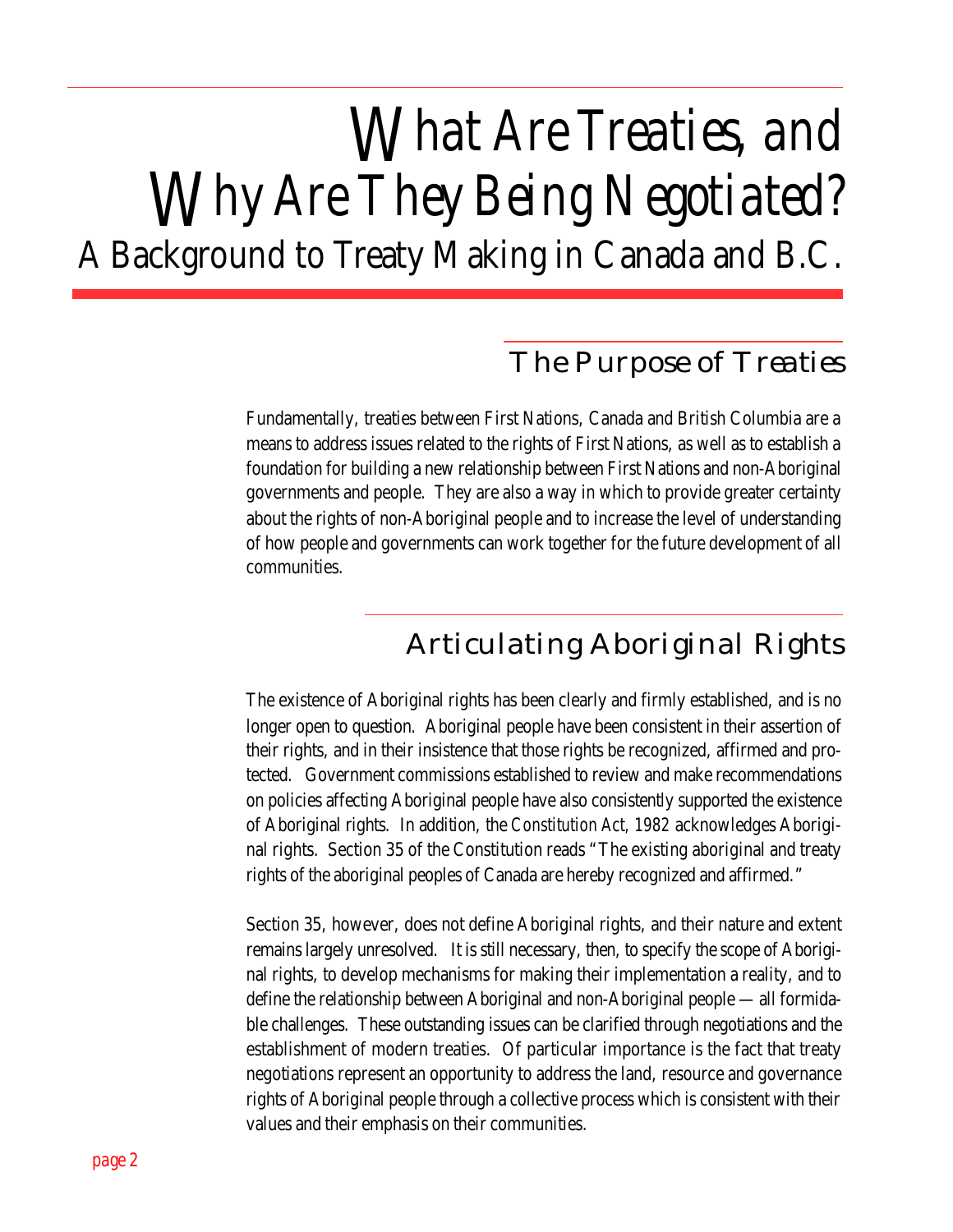**"**

 *... a treaty with First Nations peoples ... should begin with a stated recognition that the First Nation has Aboriginal rights in the territory and the treaty area, and then should clearly outline the principles that will guide the new relationship.* **"**

*The Task Force to Review Comprehensive Claims Policy, 1985*

### *Providing for a More Certain Relationship*

In articulating specific aspects of Aboriginal rights, treaties will provide a greater sense of certainty -- an outcome which will be beneficial to a range of people and communities. Many Aboriginal people have expressed a strong desire for certainty with respect to their title, rights and interests within their traditional lands. Many also want certainty that their rights and benefits will be respected and implemented.

Many non-Aboriginal people also have stressed the importance of achieving certainty, and providing all residents with a clear understanding of their rights and responsibilities, with security of tenure, and with a clear process for acquiring and disposing of land. Certainty for many people also means the ability to conduct their operations in a stable and predictable environment.

Clear treaties can set out and describe the rights of parties and others affected by the terms of the agreement. As the 1990 and 1991 Annual Reports of The Canadian Human Rights Commission indicate, treaties can provide a "workable balance" between the desire of Aboriginal people to preserve their rights and the desire of government to clarify the legal status of the land question. The overall task, then, is to construct a treaty that will recognize the existence of Aboriginal rights and provide certainty with respect to the rights of all interested people.

> *Certainty of ownership over lands and resources will benefit everyone. First Nations have been clear they do not expect to achieve treaties at the expense of others. More important, First Nations are committed to building a new relationship with all people of B.C. and Canada, based on mutual respect and understanding.*  **"**

> > *First Nations Summit, Treaties in British Columbia Information Pamphlet*

> > > *page 3*

**"**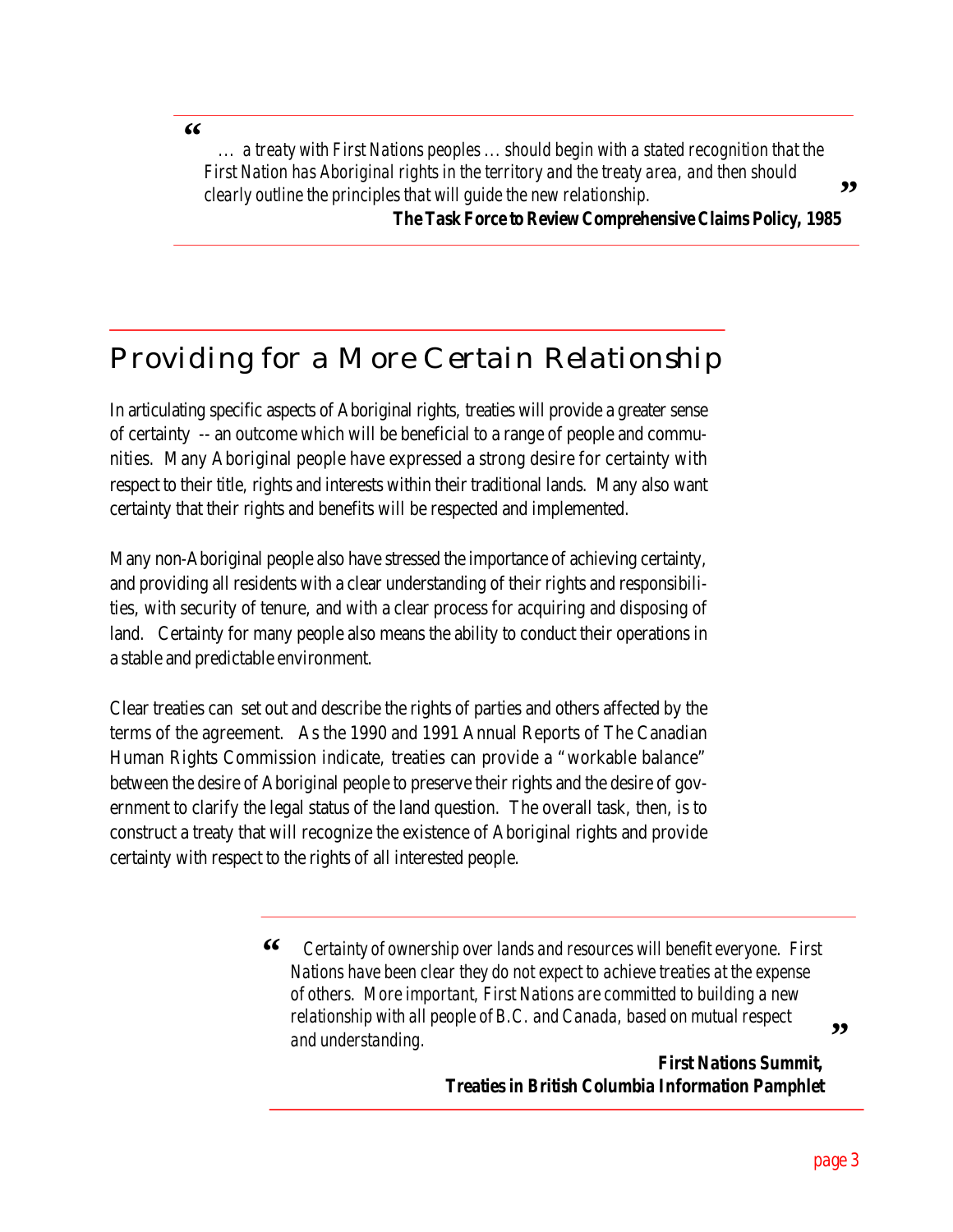## *What is Meant by "Certainty?"*

The concept of certainty is a key aspect of the current treaty process. In some past negotiations, the federal government insisted that clauses be included stating that Aboriginal parties "cede, release, surrender and convey all their Native claims, rights, titles and interests, whatever they may be, in and to land" in exchange for compensation, rights and benefits set out in agreements, and that legislation to approve the agreement "extinguish all native claims, rights, title and interests." Most Aboriginal people, however, consistently objected to a policy based upon a need for surrender, and the B.C. Treaty process emphasizes "certainty" rather than "extinguishment."

The meaning and importance of the concept of certainty as it relates to treaties is considered in some depth in *A New Partnership*, the Report of Hon. A.C. Hamilton, Fact Finder for Minister of Indian Affairs and Northern Development, 1995. Hamilton's report is based upon a consideration of past reports and recommendations related to "certainty," as well as consultation with Aboriginal people and government representatives, non-Aboriginal government representatives, and "third parties" with an interest in treaty negotiations.

Generally, Hamilton concludes that certainty reflects a need by the parties (Aboriginal people, the federal government, the provincial government, and members of the public) to know that their rights and interests are secure, and will not be interfered with by the rights of others.

Aboriginal people generally express a strong desire for certainty with respect to their title, rights and interests within their traditional lands. They are unwilling to surrender their Aboriginal rights; however, they generally are not unwilling to have the extent of their rights to lands and resources set out in a treaty. Many want treaties to provide certainty that their rights and benefits will be respected and implemented. Aboriginal people generally have expressed a view that certainty can be achieved through treaties that establish continuing relationships and provide sufficient flexibility, as long as their provisions are fulfilled.

Most provincial authorities also stress the importance of achieving certainty, and providing *all* residents with a clear understanding of their rights and responsibilities, with security of tenure, and with a clear process for acquiring and disposing of land.

Third Parties want treaties to clearly identify the rights of each party, and protect the rights of Aboriginal and non-Aboriginal people. Certainty for them is a primary concern — meaning the ability to conduct their operations in a stable and predictable environment. They also emphasize the need for a new relationship.

Hamilton's suggested approach for achieving certainty contains the following:

- · negotiate a clear concise treaty, a clear definition of the types of land involved, a statement of the rights of all parties and of all affected interests, and mutual assurance provisions;
- make the treaty fair and balanced so that all commitments are jointly made;
- · guarantee the enforceability of the treaty with its own dispute resolution mechanism;
- · provide the parties with the means to consensually negotiate changes to the treaty; and
- · have the treaty form the basis for future relationships based on mutual respect and trust.

#### Finally, Hamilton comments that:

#### "*I suggest that Aboriginal rights should not be and do not have to be surrendered under any circumstances whatsoever in order to either aid negotiations or to achieve equality*."

The Hamilton Report, however, is unlikely to be the last consideration of issues associated with certainty. Discussions of its meaning and implications are likely to continue for some time.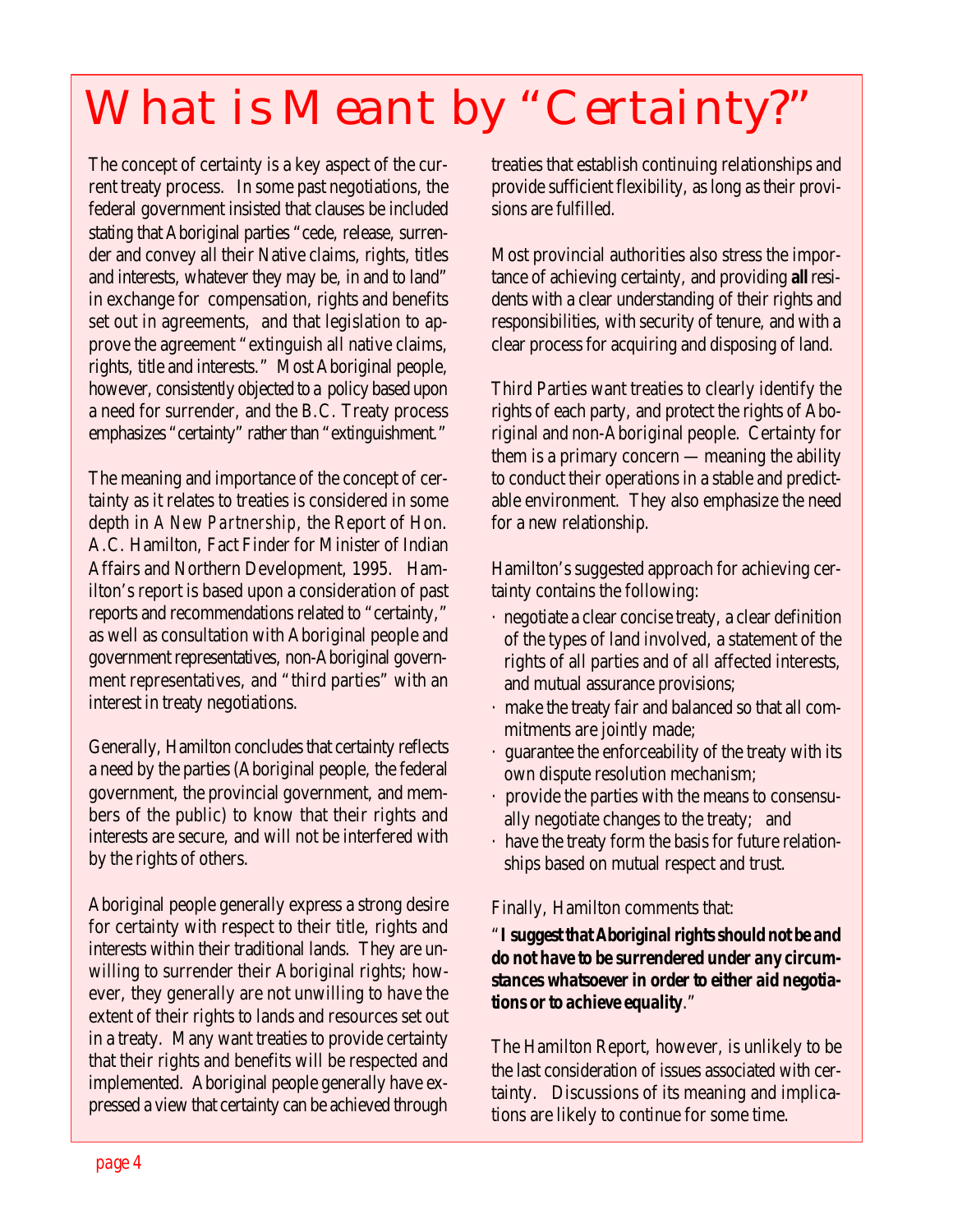### *An Alternative to Continued Confrontations and Court Actions*

As an alternative to the negotiation of treaties, the scope of Aboriginal rights may be addressed through a continuation of confrontations and court actions -- routes which have been pursued on numerous occasions in the past. The use of Canadian courts to articulate Aboriginal rights, however, has proven to be time consuming, expensive, and not entirely satisfactory for any party.

The Canadian courts have generally favoured negotiations as a more appropriate route to resolve issues between Aboriginal and non-Aboriginal people. In recent decades, a number of court decisions have recognized, and to a certain extent defined, Aboriginal rights. But these cases, almost without exception, have emphasized that litigation of these issues is not the ideal route to their resolution. Rather, the courts have generally maintained that negotiation — not litigation — will provide the best solution. For example, in responding to the Nisga'a case decades ago (described in more detail on pages 33 - 35), the court recommended negotiation rather than litigation as a means for addressing questions associated with Aboriginal title. Similarly, in the *Delgamuukw* appeal brought to the B.C. Court of Appeal by the Gitskan and Wet'suwet'en Hereditary Chiefs, Justice MacFarlane notes in his decision:

... that treaty-making is the best way to respect Indian rights there is no doubt ... The parties have expressed willingness to negotiate their differences. I would encourage such consultation and reconciliation, a process which may provide the only real hope of an early and satisfactory agreement which not only gives effect to the aspirations of the aboriginal peoples but recognizes there are many diverse cultures, communities and interests which must co-exist in Canada. A proper balancing of all those interests is a delicate and crucial matter.

### *Resolving a Range of Important Issues*

Treaty negotiations can encompass a range of issues deemed to be important by the parties involved. The issues considered at each treaty negotiation table will vary, reflecting the unique priorities of each participating First Nation. Some of the issues likely to arise at the majority of tables are outlined briefly in this handbook on pages 24 - 29. Those issues include: lands and resources, including parks and protected areas; forestry; fisheries; self-government, including education, culture, languages and heritage, eligibility and enrolment, and social services; and financing and the amount of money to be included in the agreement.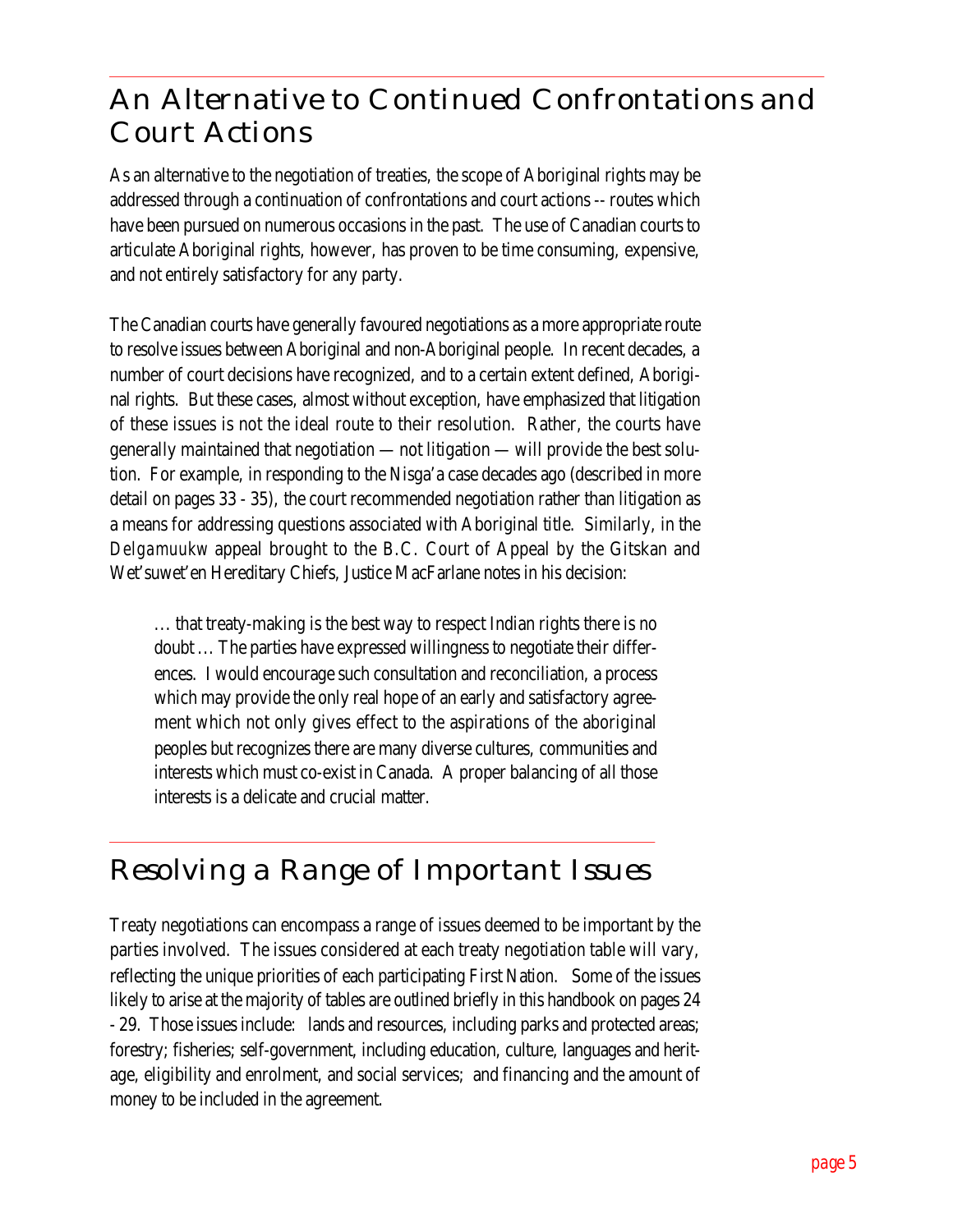### *Additional Information*

Each of the three principals have information related to the treaty process which is available to the public. For further information:

- Contact the First Nations Summit Office at (604) 990 - 9939.
- Contact the Government of Canada Federal Treaty Negotiations Office at 1-800-665-9320, or on the Internet at http://www.inac.bc.ca/
- Contact the Government of British Columbia, Ministry of Aboriginal Affairs at 1-800-880-1022, or on the Internet at http://www.aaf.gov.bc.ca/aaf/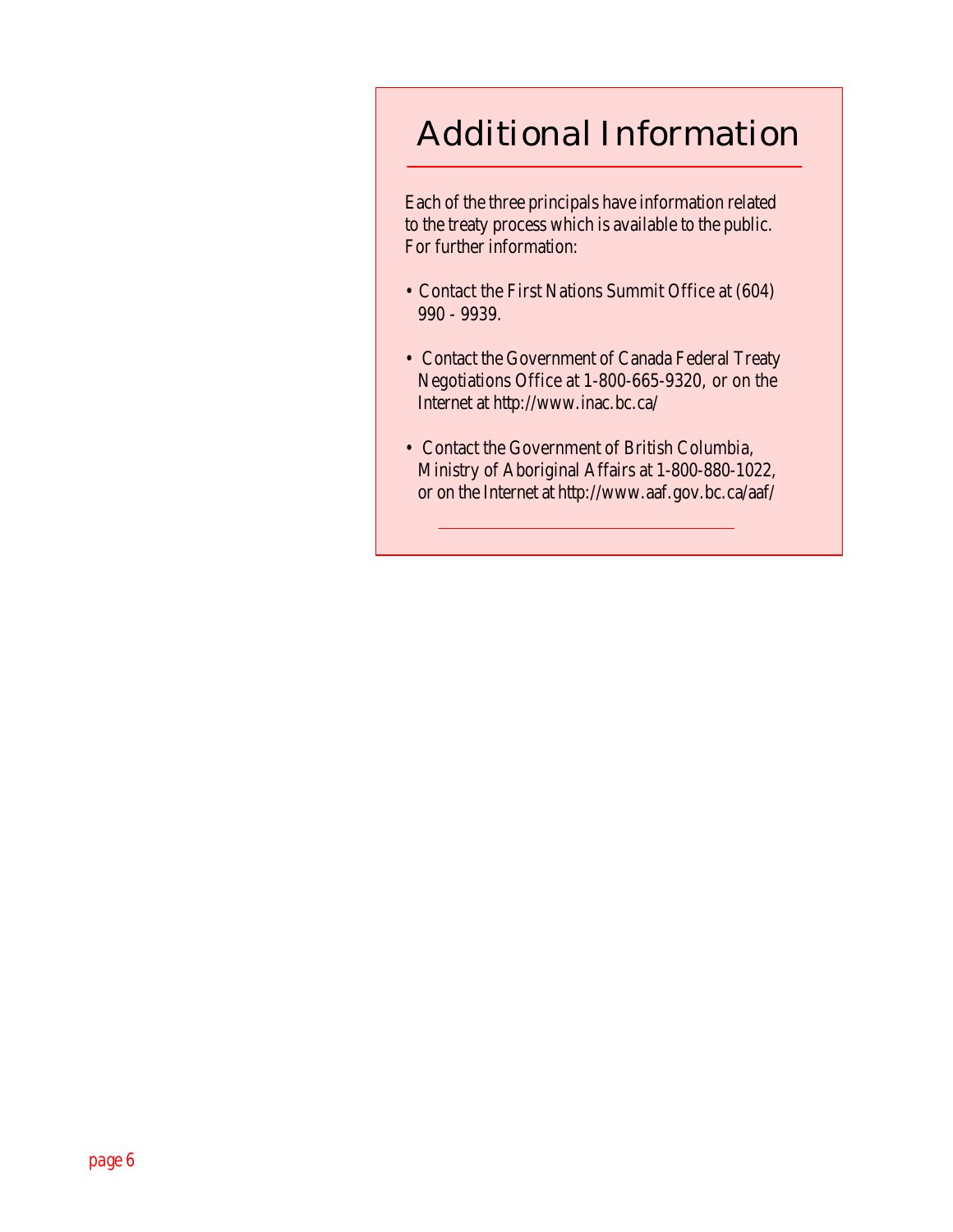### *The Context of Treaty Making Overcoming Difficulties Arising from Past Policies*

The current treaty making process can only be fully understood in the historical context of relations in Canada between Aboriginal and non-Aboriginal people.

Before the arrival of European peoples to what later became known as Canada, First Nations peoples governed themselves in self-sustaining and effective ways, and conducted their activities and relations in a regulated, organized manner which reflected their cultures, values and traditions. Issues of land and land management are also directly related to and inseparable from issues of First Nations rights and governments. Land has always had economic and political significance for First Nations peoples, and it has been connected to their values, spirituality, resource use, and their ways of life.

> *As nations of people we made laws to govern ourselves. Among the laws that we made were laws governing our use of the land and its resources. Plain (1985) " "*

### *Early Treaty Making in Canada*

With the arrival of Europeans to Canada, efforts commenced to establish the basis for a relationship between First Nations and non-Aboriginal people. Treaty making between First Nations people and European arrivals has extended from as early as the 18th century, when First Nations entered into treaties with the Dutch, French and English arrivals. The tradition of treaty making continued throughout that century, and into the 20th Century.

The earliest treaties were the "peace and friendship" treaties that were established as early as the 1720's in what are now Canada's Maritime provinces. In these treaties, as the name suggests, the Crown and the First Nations involved agreed to live in peace and friendship. Later, the focus of treaties shifted to include land issues. There were significant differences between them, but all of the federal treaties basically established that First Nations agreed to cede certain rights and privileges in return for treaty rights and protections. Interpreting and implementing these treaties has been and continues to be an issue of some contention, with some First Nations and non-Aboriginal people disagreeing about the meaning and extent of their terms and conditions. However, despite any outstanding questions, most of the First Nations people who have signed treaties with the Crown regard their treaties as living documents, with direct relevance to their lives and to their goals.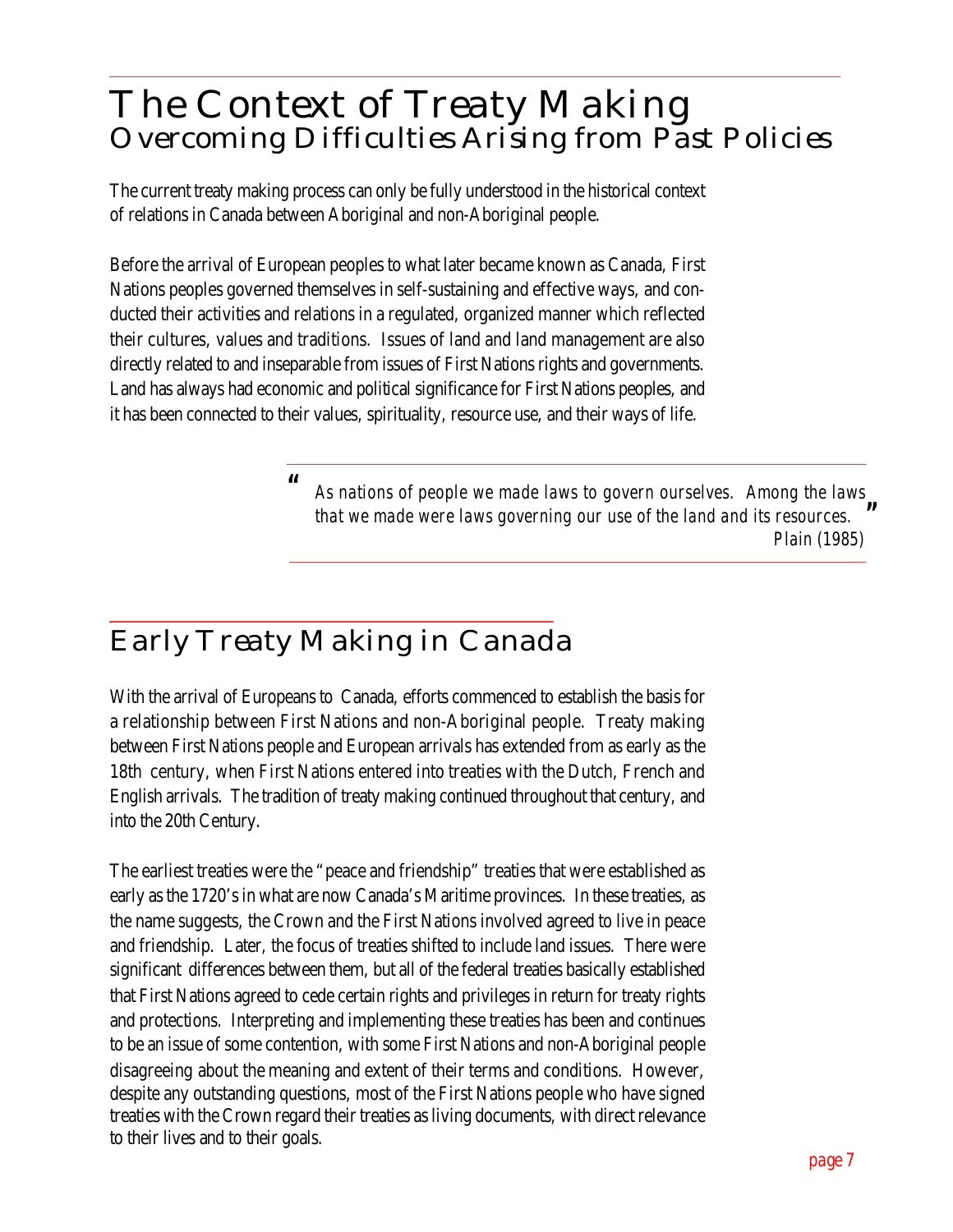#### *The Royal Proclamation*

One of the most important documents is seen by many people to be the Royal Proclamation of 1763. The Royal Proclamation was issued by King George III. It was intended to keep Indian people as allies during times of war and to keep them as trading partners. It was also intended to protect Indian peoples' lands from encroachment. Accordingly, the Royal Proclamation decreed that Indian peoples should not be disturbed in their use and enjoyment of the land. It also stated that land held by Indians was to be purchased by the Crown only -- not by individuals -- with the consent of Indian people, and only after an open negotiation session. This Proclamation is still often referred to by many First Nations people as evidence of their sovereignty and rights -- particularly their rights to land and resources. Provisions of the Royal Proclamation are used in many of the legal arguments made for First Nations rights to this day. The Royal Proclamation, and its determination that only the Crown could acquire lands from First Nations, meant that treaty making was the primary means of transferring lands from First Nations to the Crown. By the 1850's, treaties had been established with the First Nations in Eastern Canada, and gradually the process continued west to the Rockies, and into B.C.

#### *Treaty Making in British Columbia*

The treaty making policy was not consistently pursued in the west. James Douglas, Hudson's Bay Company Agent and, later, Governor of the British colony on Vancouver Island, was instructed by the British Crown to purchase First Nations lands. Between 1850 and 1854 Douglas made fourteen agreements on the island that are known as the Douglas Treaties. For the first agreement, Douglas had the Chiefs sign a blank piece of paper, on which he then filled in the text. Douglas may have thought of these agreements as land purchases, but they were taken to be peace treaties by the First Nations involved, and they were upheld by a 1965 Supreme Court of Canada judgement as valid treaties. The provisions of these agreements have been the basis of a number of successful court challenges, especially the guarantee that the signers would be "at liberty to hunt over the unoccupied lands, and to carry on our fisheries as formerly." Some communities whose ancestors' names are listed on the Douglas Treaties hold that the treaties continue to define the relationship between their communities and the federal government. They do not think that a new treaty making process is necessary for them. Other communities intend to use the terms of the Treaties in their present negotiations. Treaty 8 was also established, which encompasses an area in the Northeast corner of what is now British Columbia. When the mainland was made a colony in 1858 Douglas was expected to continue the policy of purchasing lands, but a shortage of funds made the Crown's purchase of additional lands impossible. As a result, throughout most of British Columbia no treaties were established.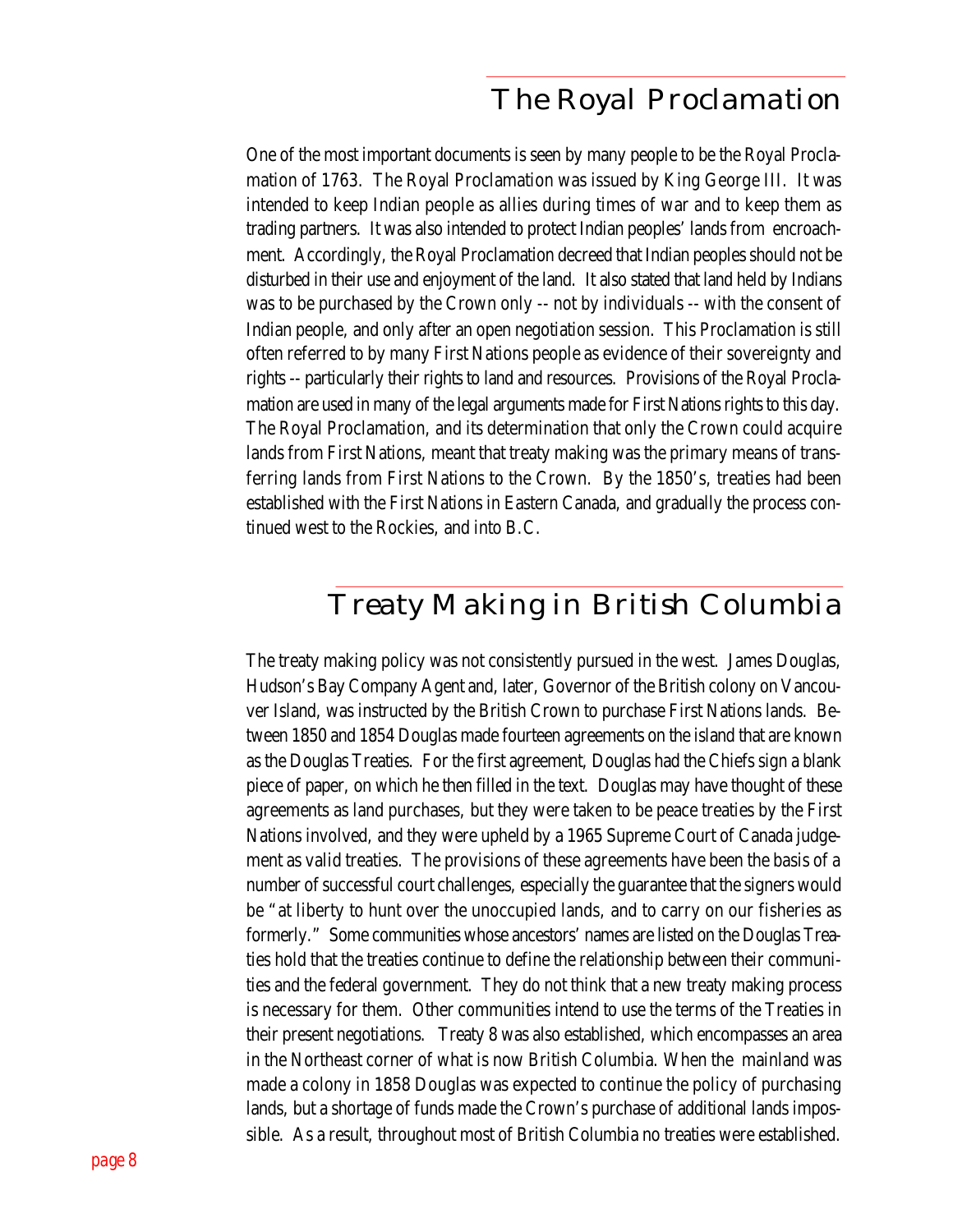Douglas initially offered First Nations people the opportunity to acquire Crown lands and become farmers -- an opportunity like that offered to other settlers. However, this policy was not consistent with the culture and priorities of First Nations peoples. Further, when Douglas retired in 1864, many of his policies were reversed, and the right of First Nations people to acquire land was removed. While European settlers were allowed a pre-emption of 160 acres and could purchase additional lands, in 1866 a land ordinance was issued preventing First Nations people from pre-empting land without the written permission of the governor. There was only one case in which such approval was given. Generally, Aboriginal title to the land was denied, and no compensation was offered to First Nations people for their loss of their lands and resources.

### *Assimilationist Policies*

For years after the arrival of Europeans, in both British Columbia and elsewhere in the country, it was assumed by many non-Aboriginal people that First Nations people would eventually be absorbed into the European-based Canadian society. A concerted effort was made to ensure that this process took place, including policies and legislation which banned traditional ceremonies, forbid celebrations, prohibited the wearing of traditional costumes, and silenced spiritual leaders. This effort to impose unfamiliar traditions intensified into a sustained effort toward the assimilation of First Nations people into non-Aboriginal society.

#### *Additional Information*

- Berger, T.R. 1991. *A Long and Terrible Shadow. White Values, Native Rights in the Americas. 1492 - 1992.* Vancouver: Douglas and McIntyre.
- Little Bear, L., M. Boldt, and J. A. Long (Editors). *Pathways to Self-Determination. Canadian Indians and the Canadian State*. Toronto: University of Toronto Press.
- Richardson, B. 1993. *The People of Terra Nullius. Betrayal and Rebirth in Aboriginal Canada*. Vancouver: Douglas and McIntyre.
- Tennant, P. 1990. *Aboriginal Peoples and Politics: the Indian Land Question in B.C. 1849 -- 1989.* Vancouver: UBC Press.
- York, G. 1989. *The Dispossessed. Life and Death in Native Canada*. Toronto: Lester and Orpen Dennys Ltd.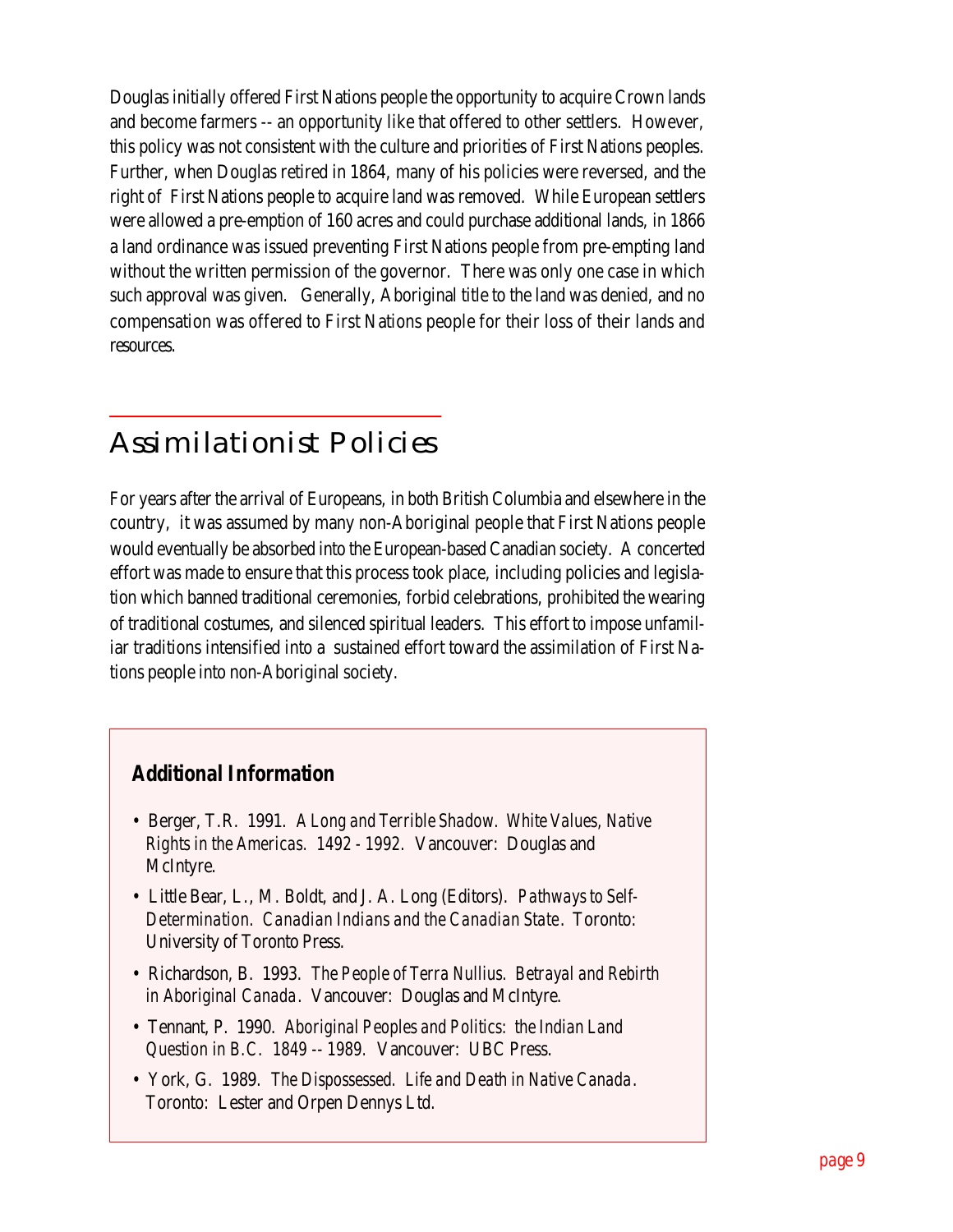### *Residential Schools*

One aspect of the policy of assimilation which has resulted in a lasting legacy for First Nations peoples is the residential school system. For decades, First Nations children were removed from their homes, often forcibly, and were sent to residential schools. These schools were usually established and run by missionaries, and were jointly funded by the Canadian government and churches. In these schools, children were trained in European traditions, and they were forbidden to speak their own languages or practice their own cultures. This separation of children from their families, their elders, and their communities was devastating, and efforts are still being made to overcome its effects. In addition, there have been increasing reports of devastating abuse which took place in many of the residential schools, and individuals and communities are still working to resolve the pain those years of abuse created.

### *The Reserve System and the Indian Act*

The reserve system was also a crucial aspect of the history of First Nations and non-Aboriginal people. Established by federal and provincial legislation, the reserve system set aside tracts of land which the Crown held in trust, and First Nations people were assigned to live in specified reserves. Beginning in 1830, the reserve system was gradually expanded to the entire country. The system was in some ways contradictory; it recognized the uniqueness of First Nations people, but it also acted as a way of assimilating them into Canadian society by allowing the government to control their lives.

Related to the establishment of the reserve system was the development of the *Indian Act*, which has had a continued impact on the lives of First Nations people. The first *Indian Act* was passed by the federal government in 1876, consolidating the then existing laws pertaining to Indians. The writing of the *Indian Act* included no input from First Nations people, and First Nations people did not even participate in the election of the politicians who legislated the Act, as they were unable to vote in federal elections until 1960. Yet the *Indian Act* was a comprehensive piece of legislation which regulated virtually every aspect of life.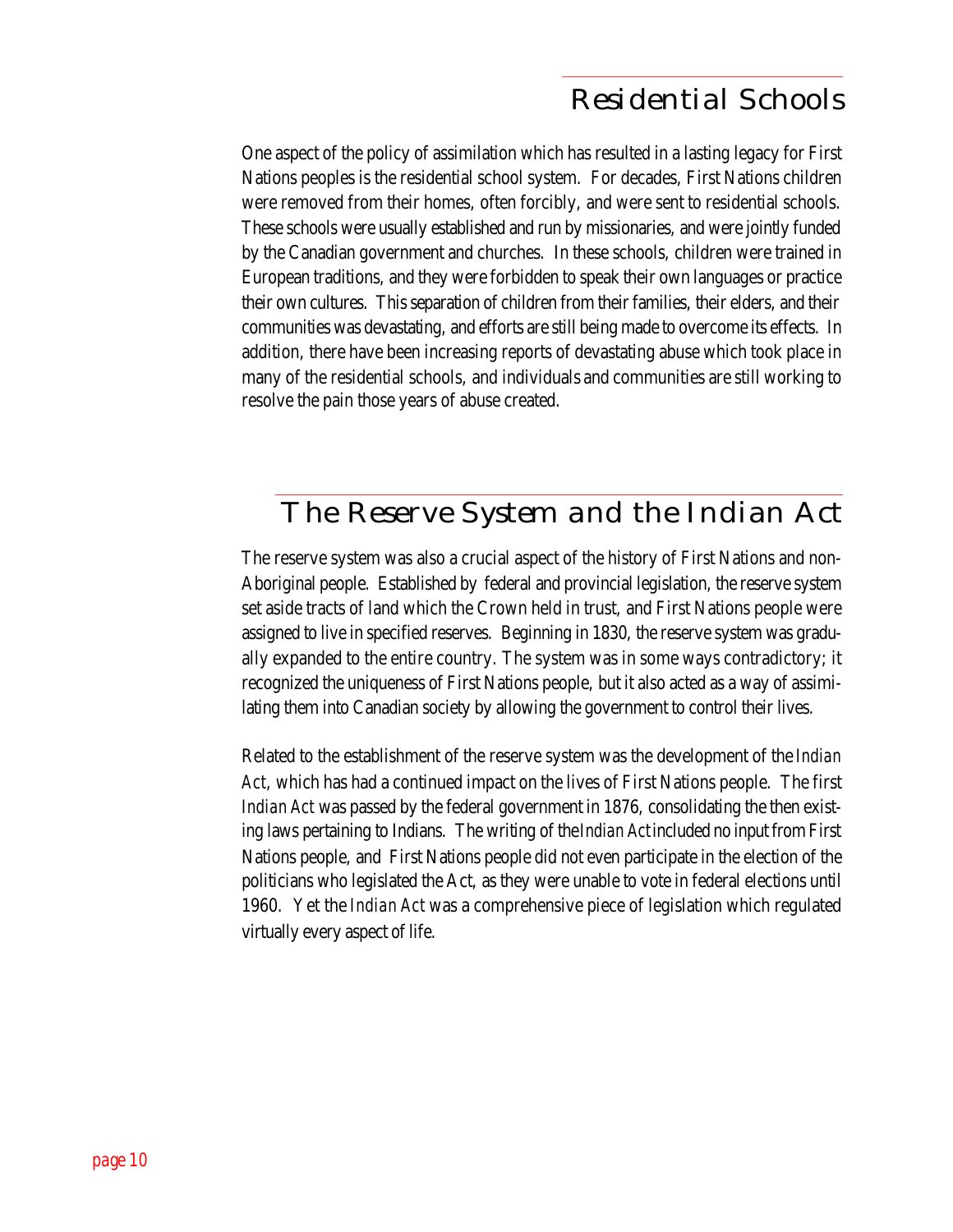## *The Indian Act*

The *Indian Act* can be described as the legal centrepiece of past policies relating to First Nations people, as it established reserves and relates to almost all other assimilationist policies.

Most First Nations people resent the *Indian Act*, but there has been adamant and vehement resistance to attempts to repeal or modify the Act without other safeguards of Aboriginal rights in place. Treaties may represent one form of such a safeguard. The *Indian Act* has severely constrained First Nations people, but it has also defined their special status and has guaranteed them at least some recognition and protection by the Canadian government and the Canadian public (although this can be both positive and negative).

According to the *Indian Act*, Indian Agents administered every reserve, and all matters relating to a reserve were under the agent's direct control. For many years, Indian people could not leave their reserve without written permission -- not even to hunt, fish, or visit extended family members on another reserve -- and the Indian Agent enforced all imposed laws. Between 1927 and 1951 it was illegal for Aboriginal people to hire a lawyer or raise money to commence a legal proceeding.

All land title on a reserve was vested in the Crown, and the Indian Agent was the only person authorized to sign contracts that were associated with reserve lands. Even now the *Indian Act* means that First Nations people do not "own" the land on which they live, making it impossible for them to use it as collateral for accessing credit and the financing needed for economic development. This situation is extremely limiting, often frustrating efforts by First Nations to end cycles of economic dependency.

The establishment of the Act also ignored the traditional governing patterns of First Nations and made Band Councils the only form of officially recognized government. It also dictated that elections were to be held every two years. The *Indian Act* explicitly stated that the Minister of Indian Affairs had ultimate control over band governments, and for several years the Indian Agent even called and set the agendas of Band Council meetings.

Amendments to the *Indian Act* in the 1880's and 1890's continued to reflect a policy of assimilation. The Crown banned traditional social and religious institutions, such as the Pacific Coast potlatch. At that time, the minister responsible for Indian affairs had veto power over all Band Council enactments, any financial decisions required his approval, and any resolutions by the Councils were usually approved or rejected by the Crown based upon the Indian agent's recommendations. Today, the Minister still has veto power in many instances.

The imposition of the *Indian Act* was met with significant resistance by First Nations peoples, and changes have been continually demanded. There have been significant amendments to the *Indian Act* in recent years, including changes in the powers of Band Councils, in taxation policies, and regarding membership in First Nations. Some of the most draconian measures have been removed. Many people argue, however, that the Act remains an inadequate basis for First Nations governments, and treaties may represent a more appropriate foundation.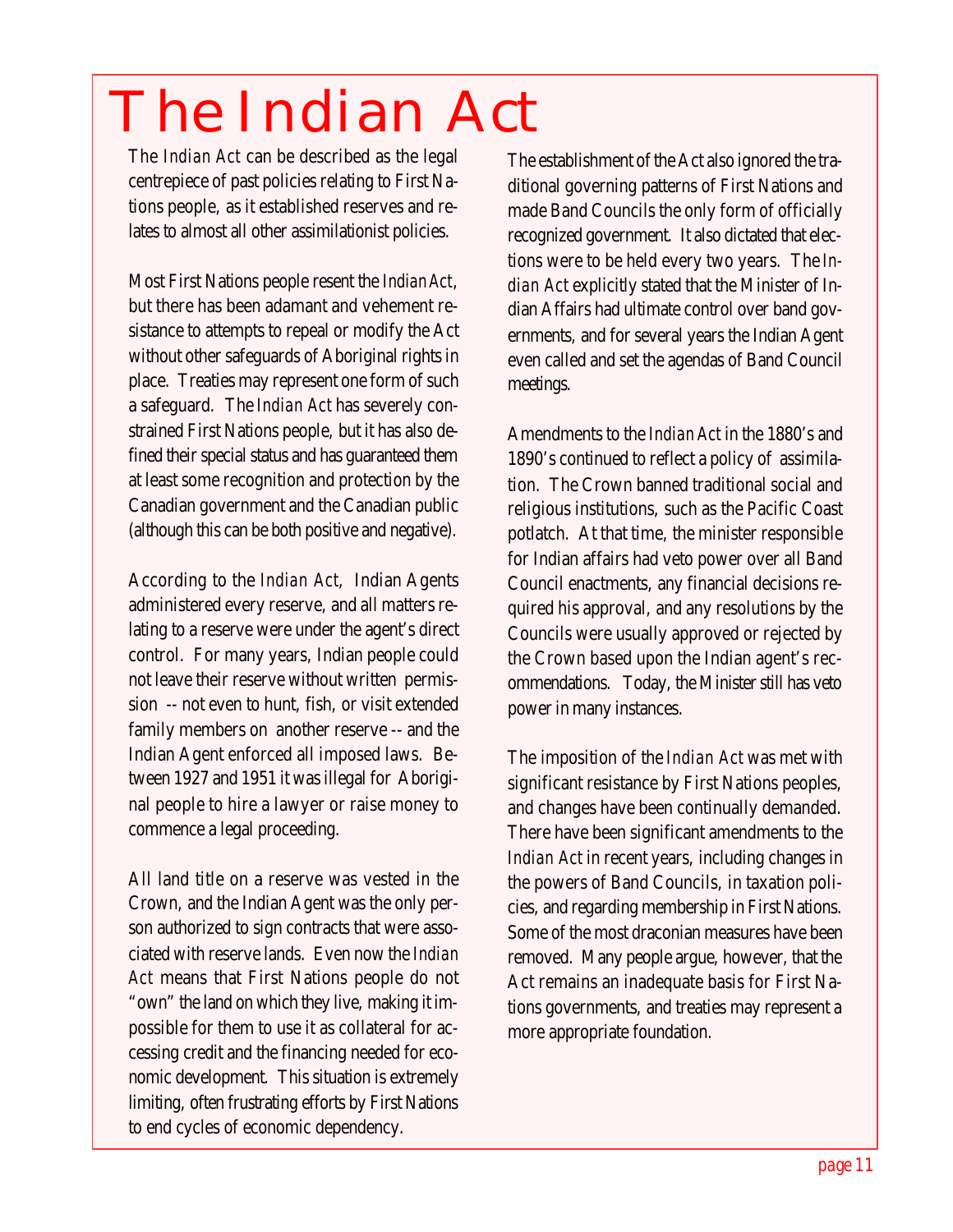### *Summarizing Past Policies*

There are at least two views regarding early Canadian government policies. Some people believe that the policies were well intentioned but simply misdirected. Such arguments include claims that reserves were intended to protect "Indians and Indian lands" from exploitation and encroachment by new settlers, and that Canadian government policy was intended to help First Nations people to "progress" and transform from wards of the state into citizens. Other people argue that reserves were intended to isolate First Nations people in areas under federal government control in order to facilitate assimilation. They also assert that government policies represented a deliberate attempt to destroy traditional forms of government in order to forestall any initiative for independent political action.

Whether the past policies of the Crown were well intentioned or not, it is generally believed that they were based upon incorrect and ethnocentric assumptions about the "backwardness" of First Nations people. Also, the impact of the policies was and continues to be tremendous. For over 300 years First Nations people have faced a series of challenges brought about by the arrival of Europeans to what is now known as North America, and by the expansion of Canadian social, religious, economic, and political systems. A resolution of the problems which have arisen as a result of that situation are crucial to the establishment and ultimate effectiveness of the current treaty process.

#### **"**

 *We believe that treaty-making offers aboriginal people and other British Columbians our best chance to face the challenges of the future head-on. Treaty-making will not achieve all of our shared objectives. Neither will it resolve all of the conflicts that have resulted from the failure of successive British Columbian governments over more than one century to come to terms with the issue of the rightful place of First Nations in the history and future of British Columbia. Nevertheless, treaty-making is an essential cornerstone in the strategy for moving forward to build a new relationship.*

> *First Nations Summit presentation to the Select Standing Committee on Aboriginal Affairs, December 4, 1996*

**"**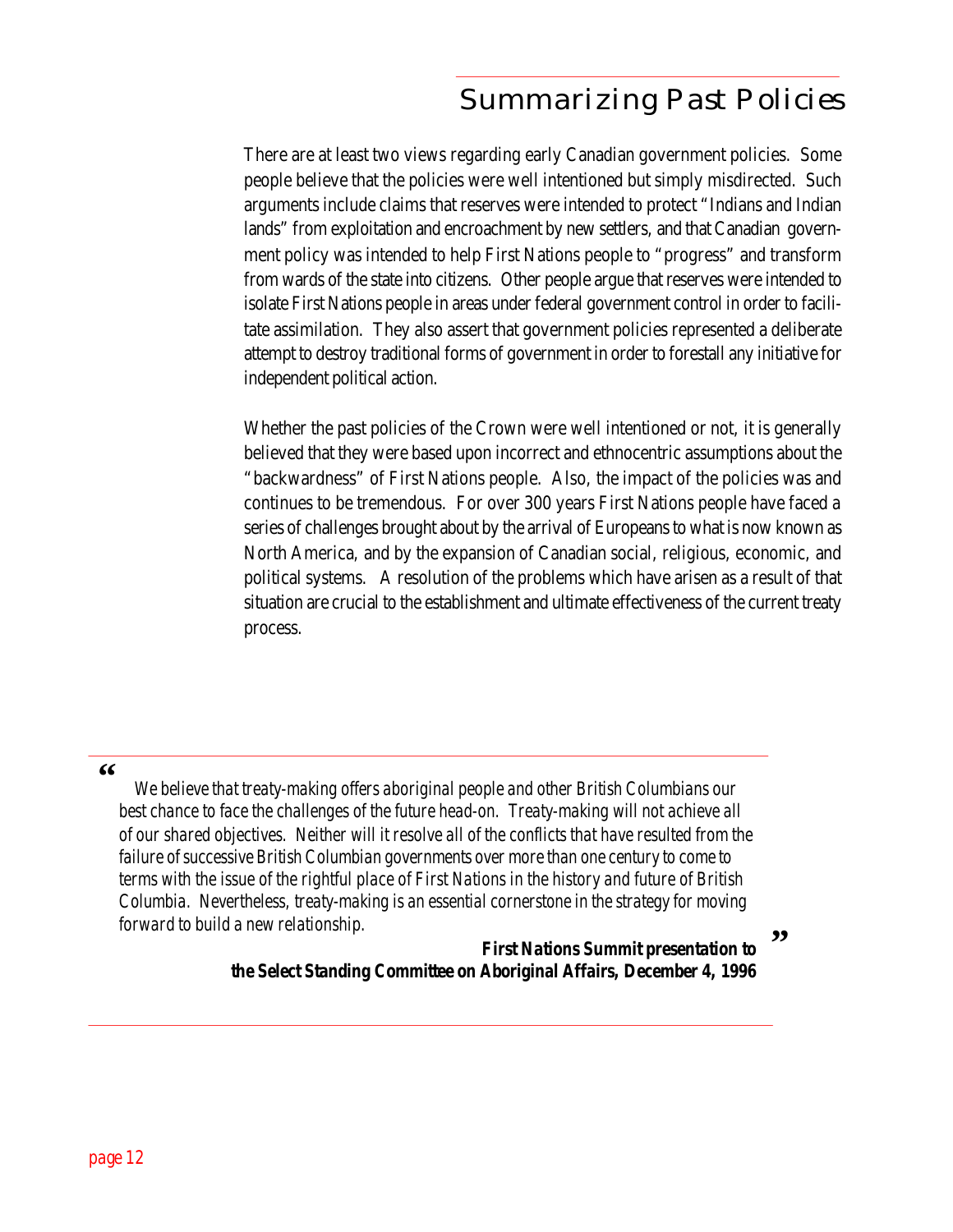### *What are Interim Measures?*

In 1990, a B.C. Claims Task Force was established to consider the design of a treaty negotiation process (described further on page 17). Among the key points made by that Task Force were those related to interim measures. The Task Force pointed out that the negotiation of treaties could require a significant length of time, and that in the meantime, existing disputes could have a limiting effect on development efforts. At the same time, the continuation of some economic development initiatives could have a detrimental effect on the lands and resources being considered in the negotiations.

Accordingly, the Task Force recommended that interim measures be implemented to resolve any outstanding disputes and to ensure a positive climate for the negotiations. The Task Force noted that:

Interim measures are an important early indicator of the sincerity and commitment of the parties to the negotiation of treaties. To protect interests prior to the beginning of negotiations, the federal and provincial governments must provide notice to First Nations of proposed developments in their traditional territories and, where required, initiate negotiations for an interim measures agreement.

First Nations have expressed concern regarding developments which could seriously threaten the lands and resources within their traditional territories. As the First Nations Summit(described on page 16) comments in its paper of October 28, 1996, *Interim Measures: Getting the Process Back on Track*:

Interim measures are necessary in order to facilitate the successful negotiation of treaties by protecting and enhancing lands, waters, air and resources which might form part of a treaty settlement and by protecting and enhancing Aboriginal rights, title or interests pending treaty settlement.

The Summit paper also calls the failure to negotiate satisfactory and timely interim measures "the greatest threat facing the treaty process."

The negotiation of interim measures has proven to be one of the most difficult aspects of treaty negotiations, and interim measures are a somewhat politically sensitive issue for British Columbia. For example, some fear has been expressed that interim measures would act as moratoria on resource development.

 If successfully negotiated, however, interim measure agreements can demonstrate a real commitment to the process of building new relationships. They can provide the time and security for First Nations to address the comprehensive and complex matters involved in treaty negotiations, and interim measures can also allow for a resolution of issues which are hindering development initiatives. As such, effective and clearly communicated interim measure agreements can result in benefits for all people in British Columbia.

As described in the *1997 BC Treaty Commission Annual Report*, in 1996 British Columbia and the First Nations Summit confirmed their commitment to negotiate a range of interim measures at any stage during the process. This confirmation is seen by many people as a positive step.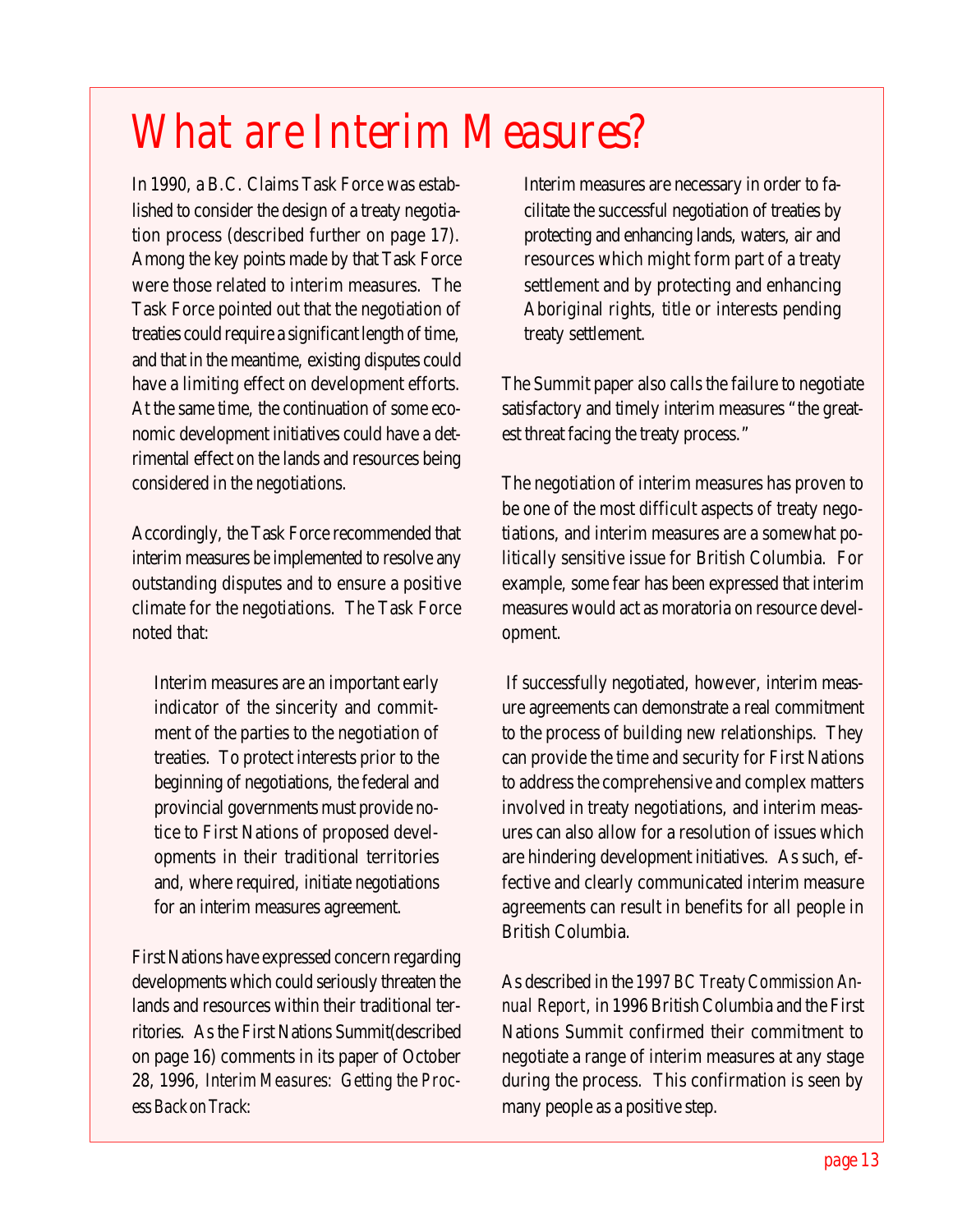### *What is "Self-Government," and How Does It Relate to Treaties?*

In discussions of issues involving Aboriginal people, reference is sometimes made to the term "selfgovernment." **Self-government** is a term which will be interpreted differently according to varying situations and contexts. Self-government can be viewed as the right and the capacity of people to manage a significant proportion of the affairs which they deem to be important, and to make decisions regarding their social, cultural, economic, political and natural environment.

Self-government generally includes the right of people to decide and consent to the way in which they will be governed, as well as to their government having jurisdiction over health, education and other social programs effecting the lives of its membership. Perhaps the concept of Aboriginal governments can be most usefully understood as products of people living and working to form the political structures they require to meet the challenges of economic development, health, education, social services, resource management, and any number of concerns in their communities and on their lands.

There are currently many examples of First Nations delivering their own health, education, social services, and policing programs. Generally, those examples demonstrate that tremendous success can be achieved when First Nations are responsible for their own services.

According to the federal government's policy on self-government (1995): "Aboriginal governments need to be able to govern in a manner that is responsive to the needs and interests of their people. Implementation of the inherent right to self-government will provide Aboriginal groups with the necessary tools to achieve this objective." This right,

the federal government notes, is an existing Aboriginal right under s. 35 of the Constitution. As such, it may find expression as a result of negotiations which lead to constitutionally protected agreements. The federal policy includes within the scope of self-government negotiations matters that are internal to Aboriginal Nations, integral to distinct Aboriginal cultures, and essential to their operation as governments or institutions.

As such, those governments may take a number of different forms. They may involve specific legislation and arrangements for new forms of service delivery and financing between Aboriginal governments and federal, provincial, and/or municipal governments. They may also involve expanded resource management and economic development schemes.

There have been a diverse range of efforts toward the development and recognition of Aboriginal governments. Some Aboriginal people are using treaty and land claims processes as a means of securing their rights through negotiations. Others are testing what they assert is their inherent right of selfdetermination independent of Canadian laws and social organizations by passing their own legislation. Still others are attempting to guarantee a recognition of their rights by demanding amendments to the Canadian Constitution.

The way in which self-government issues are included in treaties will almost certainly vary depending upon the unique circumstances and goals of each Aboriginal Nation. However, increasing the level of control over their own lives and institutions is a common objective of most Aboriginal people.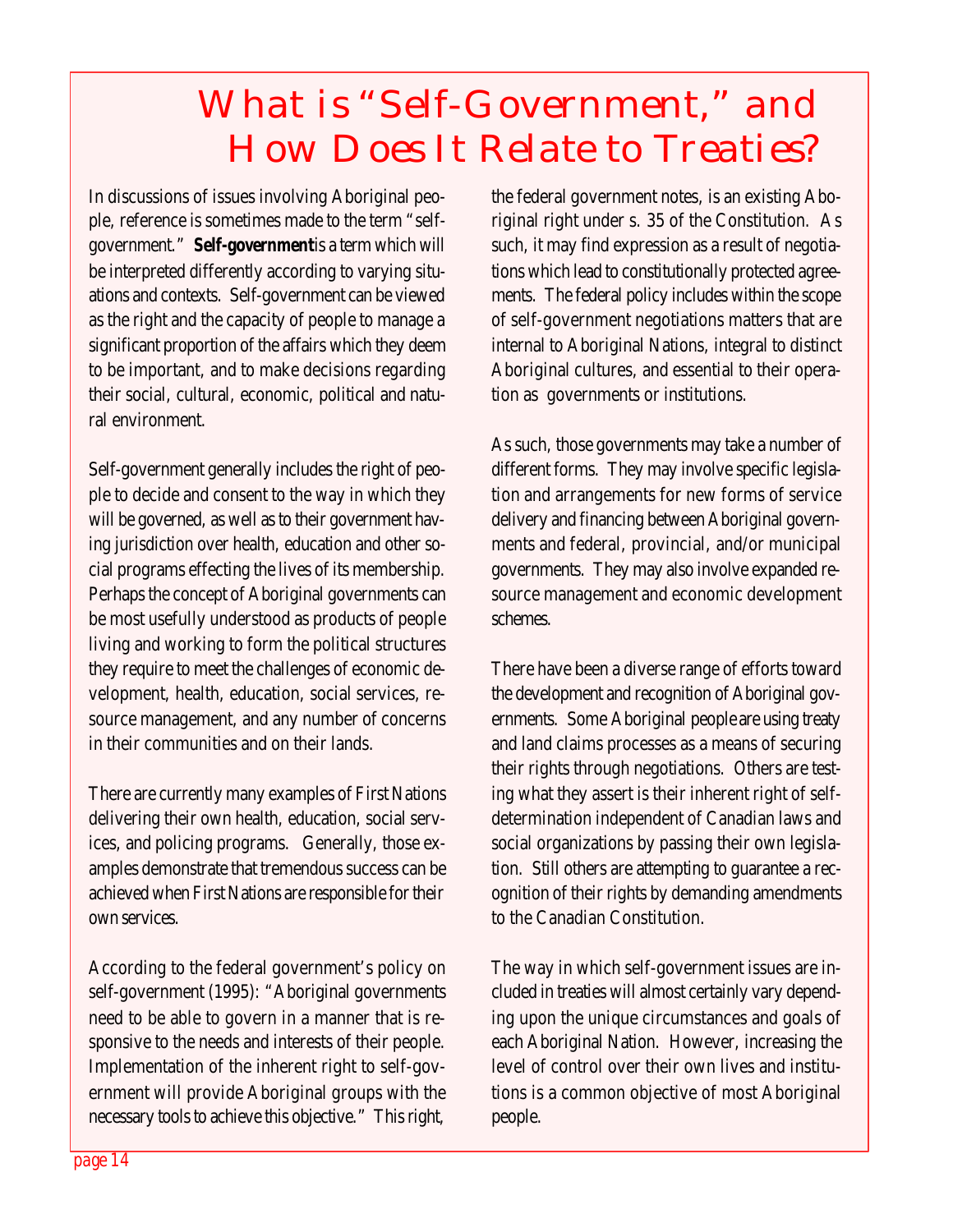#### **Section 35 of the** *Constitution Act, 1982* **reads:**

**Rights of the Aboriginal Peoples of Canada**

**35.** (1) **Recognition of existing aboriginal and treaty rights. —** The existing aboriginal and treaty rights of the aboriginal people are hereby recognized and affirmed.

(2) **Definition of "aboriginal peoples of Canada". —** In this Act, "aboriginal peoples of Canada" includes the Indian, Inuit and Metis peoples of Canada.

(3) **Land claims agreements. —** For greater certainty, in subsection (1) "treaty rights" includes rights that now exist by way of land claims agreements or may be so acquired.

(4) **Aboriginal and treaty rights are guaranteed equally to both sexes. —** Notwithstanding any other provision of this Act, the aboriginal and treaty rights referred to in subsection (1) are guaranteed equally to male and female persons.

#### *Additional Information*

- Engelstad, D. and J. Bird (Editors). 1996. *Nation to Nation. Aboriginal Sovereignty and the Future of Canada.* Concord, Ontario: House of Anansi Press.
- Hylton, J.H. (Editor). 1995. *Aboriginal Self-Government in Canada. Current Trends and Issues.* Saskatoon: Purich Publishing.
- Imai, S. and D. Hawley. 1995. *The 1996 Annotated Indian Act.* Scarborough, Ontario: Carswell Thonson Professional Publishing.
- Richardson, B. (Editor). 1989. *Drum Beat. Anger and Renewal in Indian Country.* Toronto: Summerhill Press.
- The Royal Commission on Aboriginal Peoples. 1996. *Report of the Royal Commission on Aboriginal Peoples. Volumes 1 -- 5.* Ottawa: Minister of Supply and Services.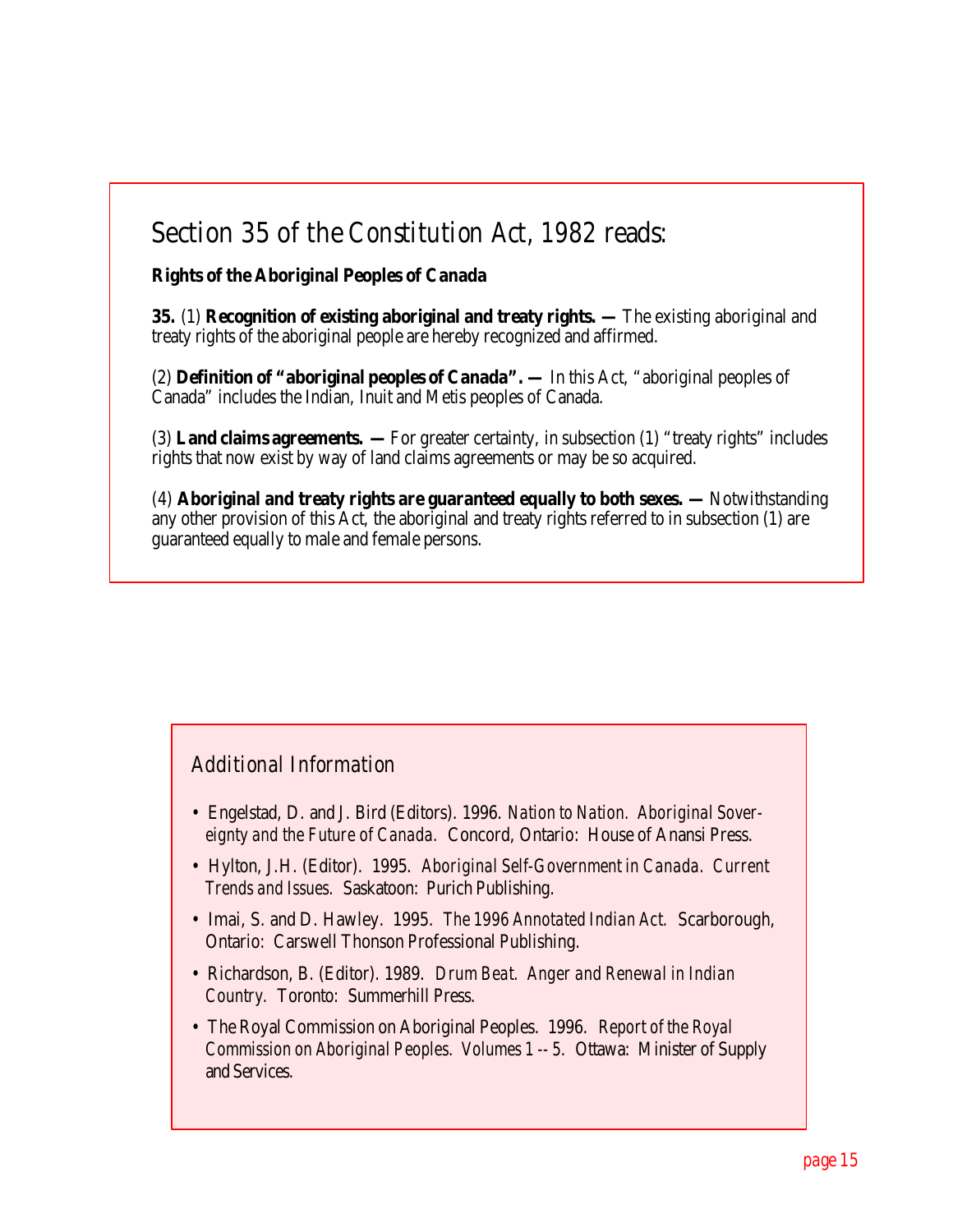### *Establishing New Relationships*

Despite years of pressure to assimilate into Canadian society, First Nations people in this country have refused to abandon their rights, cultures and values. They have remained committed to the continuation and evolution of their traditional lifestyles and value systems, and to the application of those values to current and future circumstances. The extent and nature of their efforts to do so have always been widespread, determined and persistent.

During the last few decades, movements for change have gained momentum, and First Nations peoples have attempted in a variety of ways to regain fuller control over their governments and to assert their land, resource, language, and other rights. The movement has involved attempts to gain more control over the programs, services and institutions which have a significant impact on peoples' lives. Many First Nations organizations and communities have undertaken initiatives to expand their administrative capacities, and efforts have been made to redesign programs and services to make them more culturally appropriate. As these and other developments take place, however, First Nations people often find that they lack the jurisdiction to make the necessary changes to accomplish their goals. In addition, it has become increasingly clear that there is a need for more cooperative efforts. Many people believe that treaty making represents the best route to negotiating new relationships, and to clarify the ways in which Aboriginal and non-Aboriginal title and jurisdiction relate.

### *What is the First Nations Summit?*

The First Nations Summit was established in 1990 shortly after the Government of British Columbia announced its willingness to negotiate with First Nations. The Summit's mandate is to represent the interests of those First Nations participating in the treaty process. The Summit does not negotiate on behalf of any First Nation; rather, its role is to support First Nations in their negotiations of appropriate agreements. The Summit also recognizes that not all First Nations in the Province have chosen to participate in the treaty process, and respects each First Nation's right to determine its own course.

(First Nations Summit presentation to the Select Standing Committee on Aboriginal Affairs, December 4, 1996)

For further information on the First Nations Summit, contact Suite 207 - 1999 Marine Drive, North Vancouver, B.C. V7P 3J3 phone (604) 990 - 9939 fax (604) 990 - 9949 e-mail: FNS@ISTAR.CA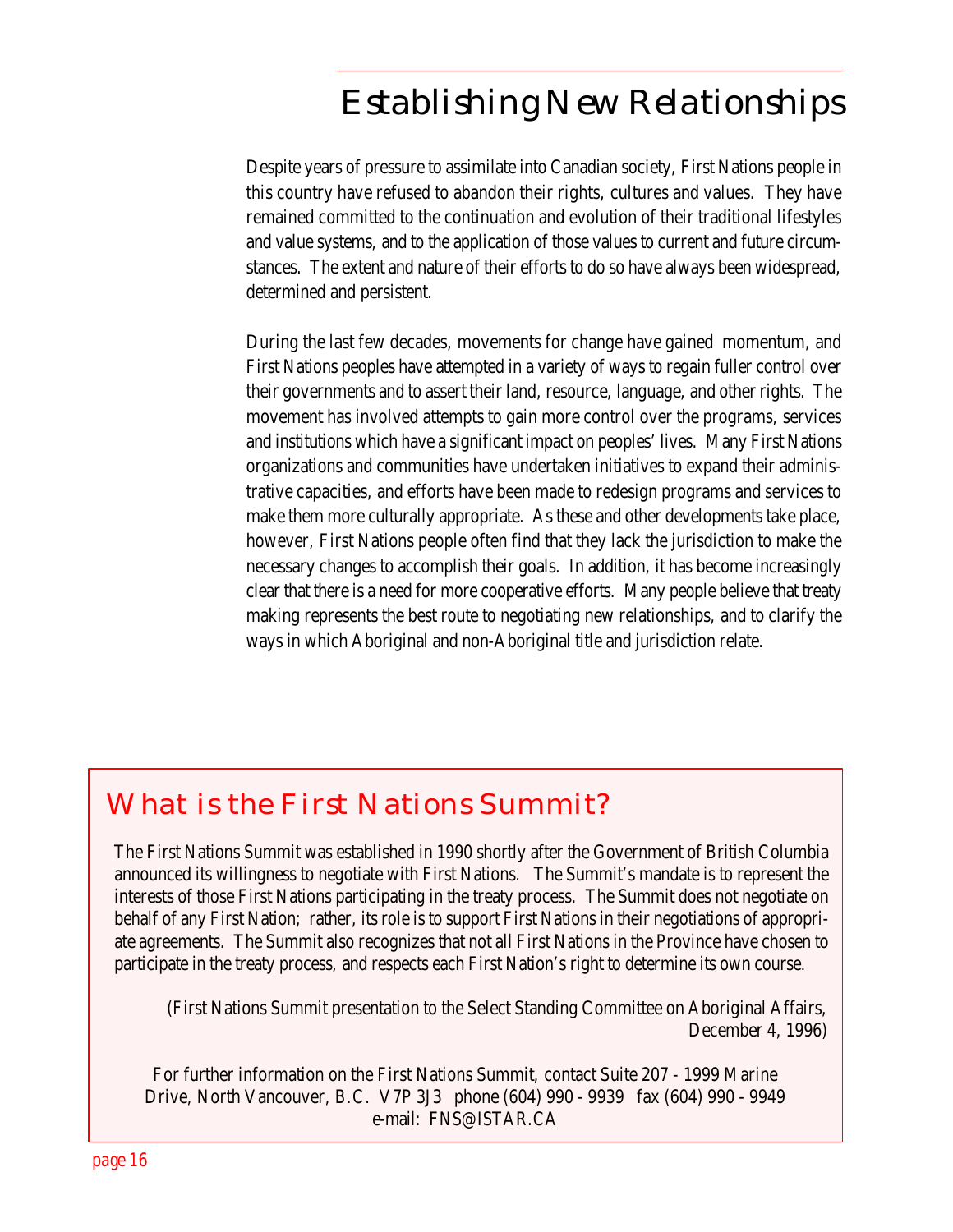## *How Was the Current Treaty Process Initiated?* **The British Columbia Claims Task Force**

In 1990, the B.C. government, then led by Premier Bill Van der Zalm, undertook an historic change in policy and agreed to enter into negotiations with First Nations in the province. Following Premier Van der Zalm's commitment to negotiate, in October, 1990, leaders of First Nations met with then Prime Minister Brian Mulroney and with the Premier and Cabinet of British Columbia. Those meetings led to an agreement to develop a process for negotiations, and to appoint a Task Force to make recommendations about how such negotiations should proceed.

The British Columbia Claims Task Force was accordingly established in December, 1990, reflecting a perspective that negotiations represent the most effective route to articulating First Nations rights, bringing certainty to all parties, and developing positive relationships.

The B.C. Claims Task Force included two representatives appointed by Canada, two by the Government of British Columbia, and three representatives of First Nations chosen at a "First Nations Summit" meeting. Once assembled, the group was called upon to make proposals related to the scope of negotiations, the organization and process for the negotiations, interim measures, and public education.

The Task Force first met on January 16, 1991. Throughout the following six months, it met with a variety of people who had significant interest and experience in relevant negotiations. Following a province-wide request for input, seventeen written submissions were also received. Based upon the materials and suggestions collected, the task force made 19 recommendations. Among the recommendations made was a call for the establishment of a B.C. Treaty Commission -- a Commission to facilitate the process of negotiations and to ensure that they proceed in a fair, impartial, effective and understandable manner. The Commission is responsible for monitoring the progress made, and for assisting with dispute resolution and encouraging timely negotiations.

The report of the Task Force was published on June 28, 1991, and a B.C. Treaty Commission was appointed on April 15, 1993. This Commission is now supported by federal and provincial legislation, and by a resolution of the First Nations Summit.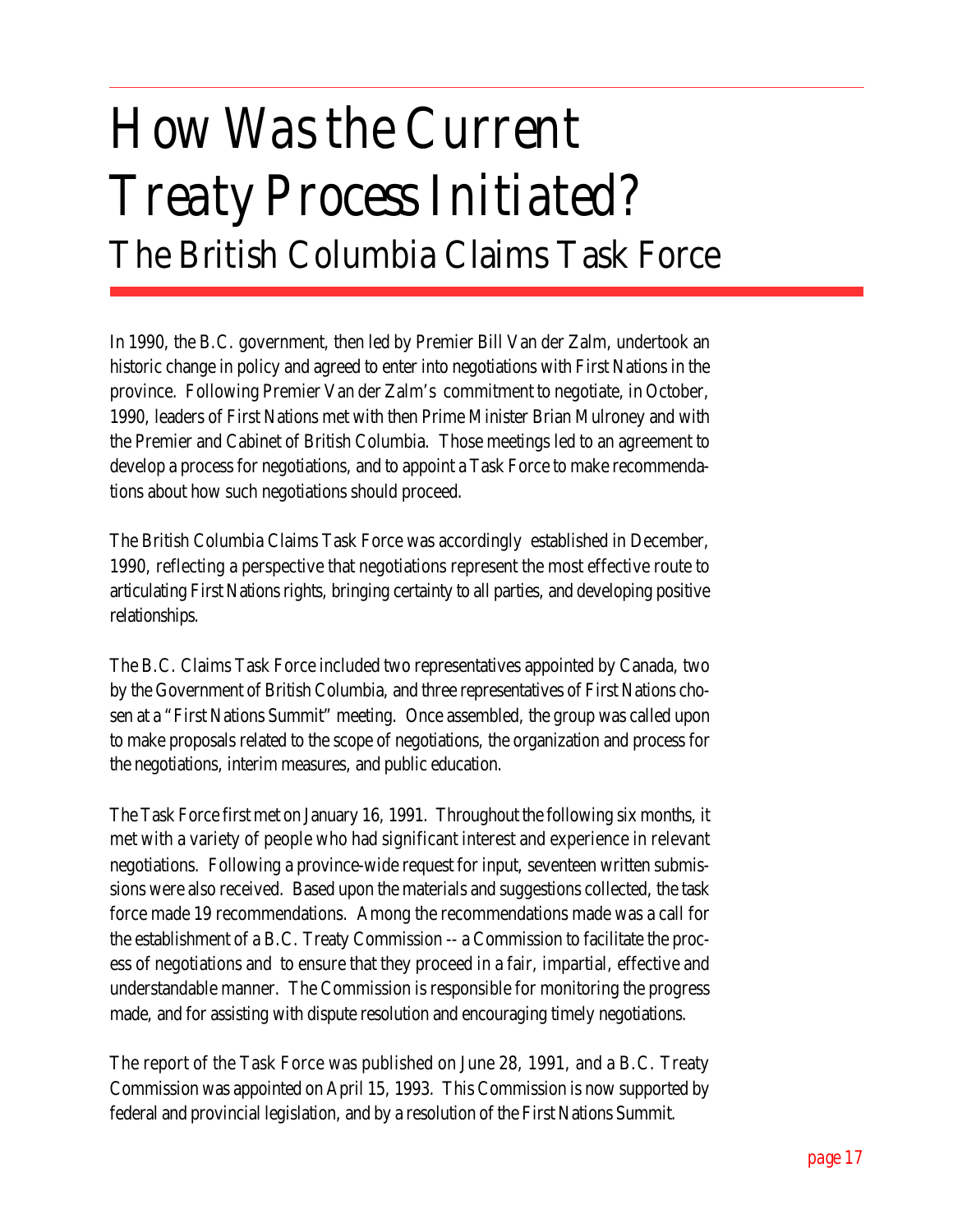### *Recommendations of the British Columbia Claims Task Force*

- 1 The First Nations, Canada, and British Columbia establish a new relationship based on mutual trust, respect, and understanding - through political negotiations.
- 2 Each of the parties be at liberty to introduce any issue at the negotiation table which it views as significant to the new relationship.
- 3 A British Columbia Treaty Commission be established by agreement among First Nations, Canada, and British Columbia to facilitate the process of negotiations.
- 4 The Commission consist of a full-time chairperson and four commissioners -- of whom two are appointed by First Nations, and one each by the federal and provincial governments.
- 5 A six-stage process be followed in negotiating treaties.
- 6 The treaty negotiation process be open to all First Nations in British Columbia.
- 7 The organization of First Nations for the negotiations is a decision to be made by each First Nation.
- 8 First Nations resolve issues related to overlapping traditional territories among themselves.
- 9 Federal and provincial governments start negotiations as soon as First Nations are ready.
- 10 Non-aboriginal interests be represented at the negotiating table by the federal and provincial governments.
- 11 The First Nation, Canadian, and British Columbian negotiating teams be sufficiently funded to meet the requirements of the negotiations.
- 12 The Commission be responsible for allocating funds to the First Nations.
- 13 The parties develop ratification procedures which are confirmed in the Framework Agreement and in the Agreement in Principle.
- 14 The Commission provide advice and assistance in dispute resolution as agreed by the parties.
- 15 The parties select skilled negotiators and provide them with a clear mandate, and training as required.
- 16 The parties negotiate interim measures agreements before or during the treaty negotiations when an interest is being affected which could undermine the process.
- 17 Canada, British Columbia, and the First Nations jointly undertake public education and information programs.
- 18 The parties in each negotiation jointly undertake a public information program.
- 19 British Columbia, Canada, and the First Nations request the First Nations Education Secretariat, and various other educational organizations in British Columbia, to prepare resource materials for use in the schools and by the public.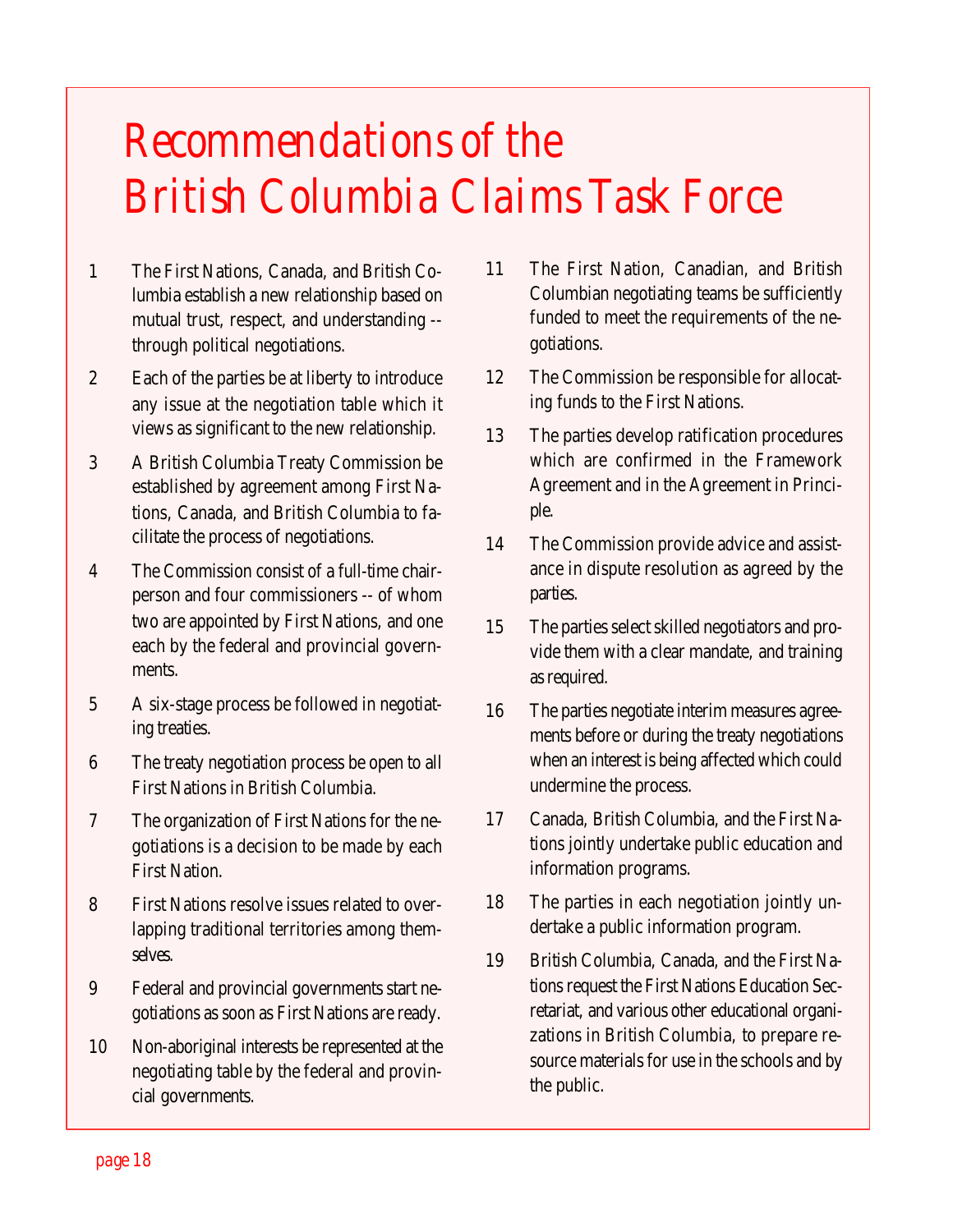## *What is the B.C. Treaty Commission?* **The Keeper of the Process**

The BC Treaty Commission was established in order to facilitate treaty negotiations between Canada, B.C., and First Nations in British Columbia. The BC Treaty Commission is an independent body with five Commissioners appointed by the federal government, the provincial government, and the First Nations Summit. The First Nations Summit appoints two Commissioners, and the federal and provincial governments each appoint one. A Chief Commissioner is appointed by all three Principals.

As outlined in its *1997 Annual Report*, the Treaty Commission's independence is reflected in both its composition and in the way it makes decisions. Once appointed, Commissioners do not represent any one principal. All decisions require both a quorum and the support of one appointee of each of the Principals.

The Commission is not an arm of any government, and it does not negotiate treaties. Rather, the Commission is responsible for accepting First Nations into the treaty process, and assesses when the parties are ready to start negotiations. The Commission also develops policies and procedures applicable to the six-stage treaty process (described on pages 22 - 23), and it reports on the progress of negotiations, identifies problems, offers advice, and may assist the parties in resolving disputes. It also allocates funding, primarily in the form of loans, to First Nations.

In addition to the five Commissioners, the Treaty Commission employs a full-time staff of 12 and a part-time staff of five. Commissioners and staff regularly travel to all regions of British Columbia, and its operating budget for the last fiscal year was \$1.86 million.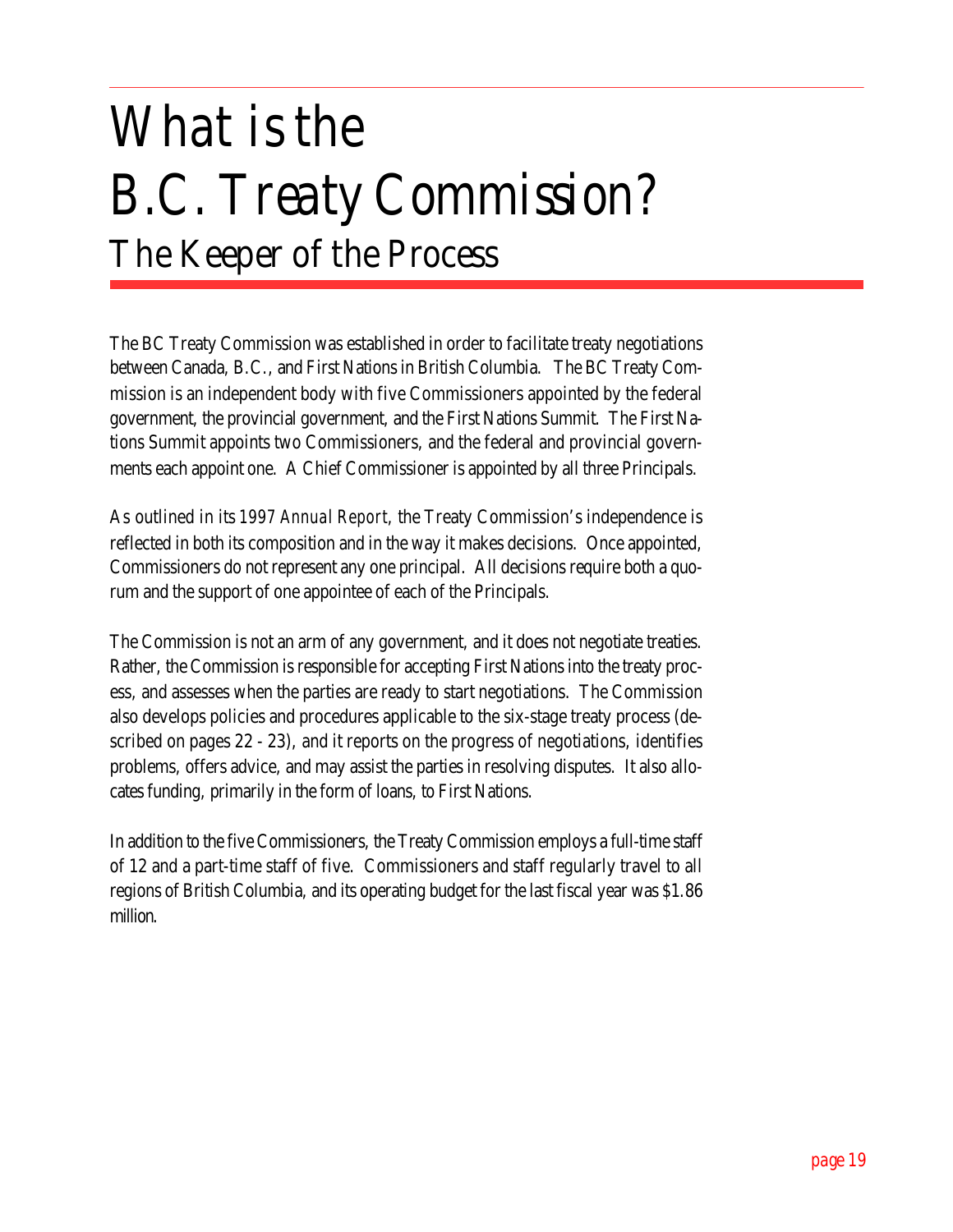## *How Are Negotiations Proceeding?* **The Process and the Progress**

The treaty process established in British Columbia involves six stages. That process is described on pages 22 and 23 of this handbook. The negotiations are voluntary, and not all First Nations in the province have chosen to enter the B.C. Treaty Process. A majority, however, have chosen to do so. A map illustrating the 50 First Nations currently involved in the process is included on page 31.

Interest in the treaty process is generally very high. This has, to some extent, made the task of negotiating treaties more complex, as increasing numbers of First Nations submit statements of intent and join the process, and as the need for public education grows.

As the *1997 Annual Report of the B.C. Treaty Commission* indicates, by June, 1994, 41 First Nations had joined the process. Currently, 50 First Nations are involved.

Significant progress is being made in the negotiations taking place throughout British Columbia. The rate of the progress has varied, depending upon the issues needing to be resolved in each area. According to the *1997 B.C. Treaty Commission Annual Report*, generally progress is being made more rapidly than estimated in 1991. Most parties have moved quite quickly through Stage 2. There are 12 tables in Stage 3, and 27 in Stage 4 agreement-in-principle negotiations. At least 8 more tables are expected to be in Stage 4 in the coming year. That is a substantial increase from just one year earlier, at which time there were 22 First Nations in Stage 3, and 11 in Stage 4. In the year ahead, most of the First Nations involved in the process are expected to be in Stage 3 or 4, and some agreements-in-principle may be signed.

There are, of course, significant challenges to be met. The increase in participation has put strain on the resources of the federal and provincial governments. The federal government has hired additional staff to address that situation. In addition, in the past year a special committee was appointed by the Principals and chaired by the Treaty Commission. That committee was to address the issue of "system overload," and the committee's report is now being considered by the Principals.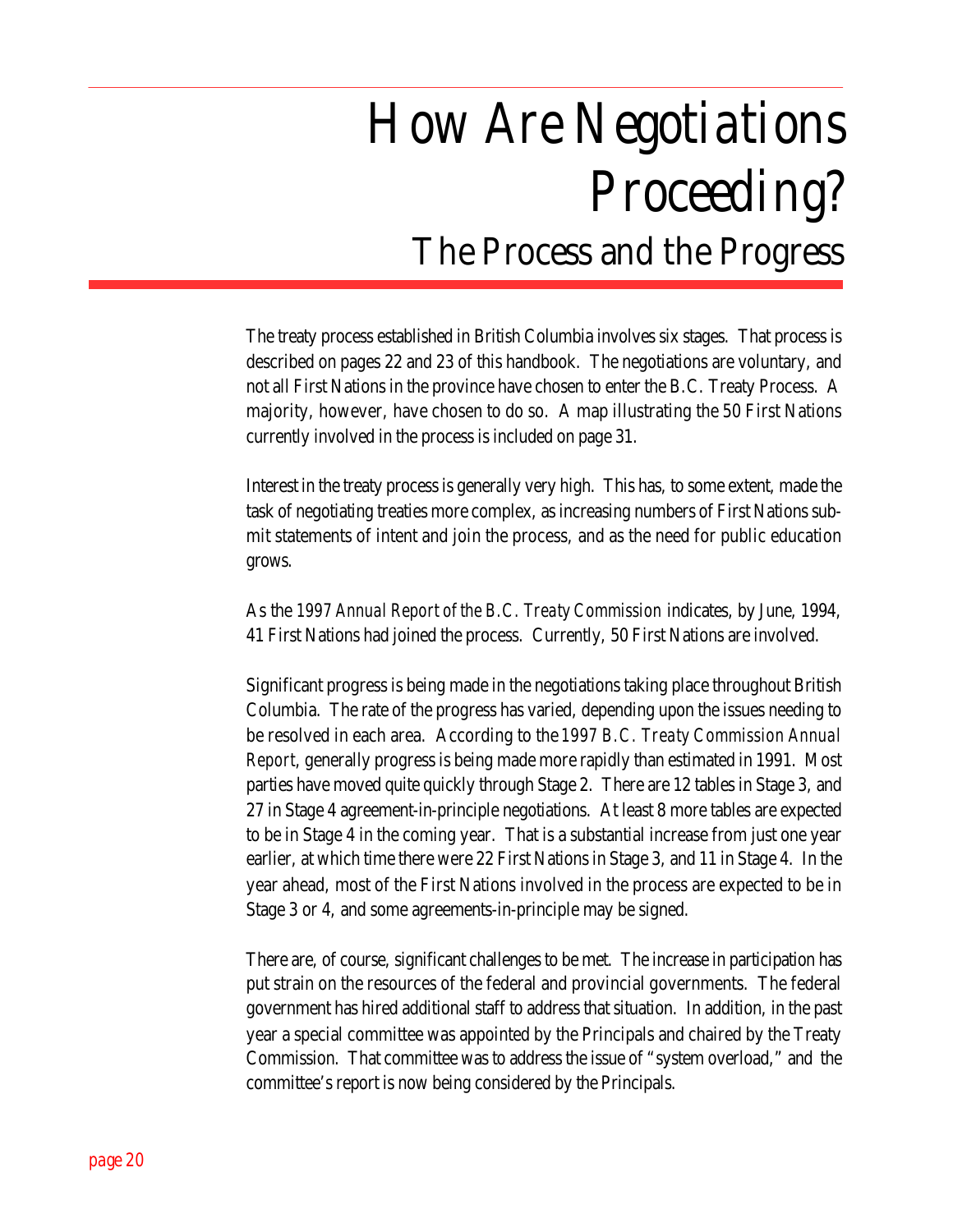Discussions have also taken place regarding the possibility of negotiating some issues on a regional basis, and some First Nations are beginning to work together and are negotiating common issues at common tables. In some cases, this may present a viable mechanism for addressing issues; it can only take place, however, if all parties in the negotiations agree.

Funding of the process also continues to be a key issue. Funding arrangements must ensure that the process is fair -- an aspect which is particularly significant as more First Nations move into Stage 4, the most costly stage in the process to date.

There is also a need to establish a balance between openness and confidentiality. While there is a need to explore some issues in a confidential environment, most main table discussions have been open to the public and a great deal of information about the treaty process is available.

In addition, the federal and provincial governments, having responsibility to represent non-Aboriginal interests in the negotiations, have established a Treaty Negotiation Advisory Committee, various regional committees, treaty advisory committees, and local advisory committees. Those committees are intended to offer an opportunity for people interested in the negotiations to have input into the process and to have their perspectives taken into account.

Regular meetings, workshops, seminars and public meetings will continue to be held throughout the province. In some cases, negotiations are also broadcast on the local cable television station. The Treaty Commission has also made a commitment to assume an expanded role in public information.

Further information about specific treaty negotiations taking place can be obtained by contacting local First Nations, treaty offices and Tribal Councils directly, or by contacting the B.C. Treaty Commission or local advisory committees. In addition, many First Nations involved in the treaty process have developed their own Web Sites to provide more detailed information.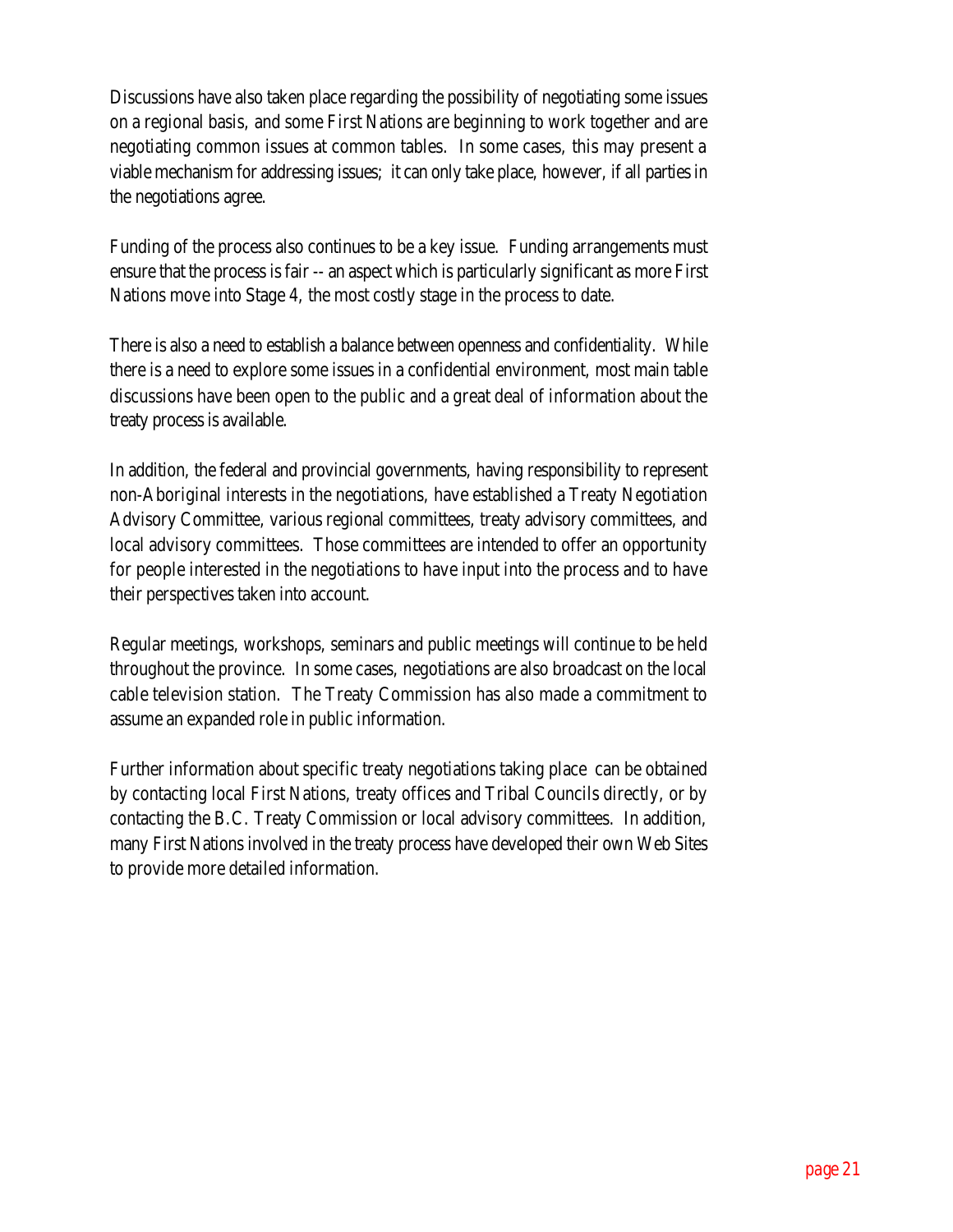## *The Six Stage Negotiation Process*

#### *Stage 1 -- Statement of Intent*

A First Nation files with the Commission a Statement of Intent to negotiate a treaty. To be accepted, the Statement of Intent must identify for treaty purposes the First Nation's governing body and the people it represents and show that it has a mandate from those people to enter the process. The Statement must also describe the geographic area of the First Nation's distinct traditional territory in B.C. and identify any overlaps with other First Nations. The First Nation must also have a formal contact person.

#### *Stage 2 -- Preparation for Negotiations*

Within 45 days of accepting a Statement of Intent, the Commission must convene an initial meeting of the three parties. For many First Nations, this will be the first occasion on which they sit down at a treaty table with representatives of Canada and British Columbia. This meeting allows the Commission and the parties to exchange information, consider the criteria that will determine the parties' readiness to negotiate, and generally identify issues of concern. These meetings usually take place in the traditional territory of the First Nation. When the Commission determines that all three parties have met the criteria for readiness, it will confirm that the table is ready to begin the negotiation of a framework agreement.

#### *Stage 3 -- Negotiation of a Framework Agreement*

The framework agreement is, in effect, the "table of contents" for the negotiation of a comprehensive treaty. The three parties identify the subjects to be negotiated, the goals of the negotiation process, procedural arrangements, and a timetable for negotiations. They may also identify milestones that should be reached at specified stages in the process. At this stage, the parties are expected to embark upon a program of public information pertinent to their table that will continue throughout the negotiations. Canada and B.C. engage in public consultations at the regional and local levels through Regional Advisory Committees and sometimes through Local Advisory Committees. Municipal governments participate through Treaty Advisory Committees. At the provincial level, a Treaty Negotiation Advisory Committee also represents the interests of business, labour, environmental, recreation, fish and wildlife groups.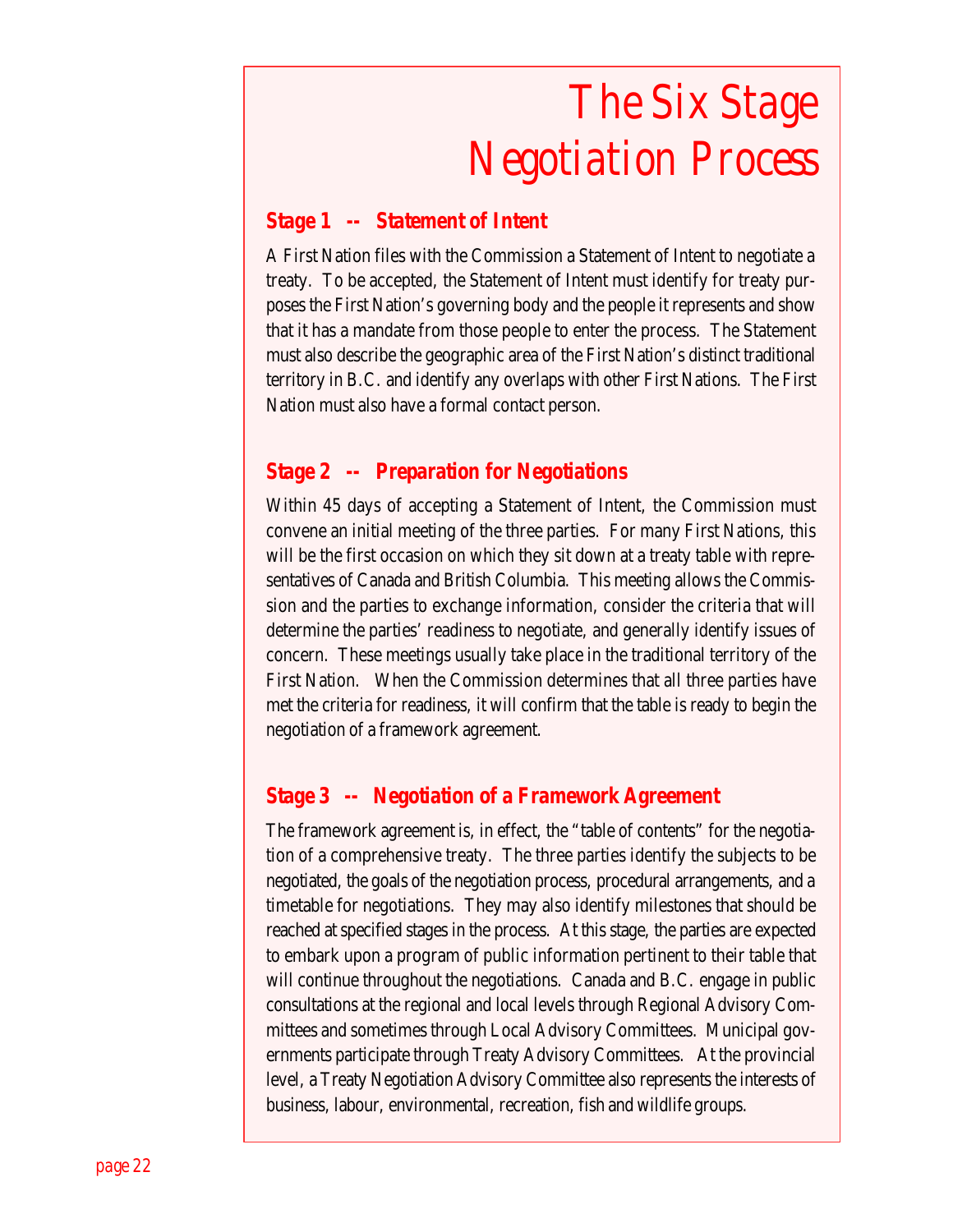## *The Six Stage Negotiation Process*

#### *Stage 4 -- Negotiation of an Agreement in Principle*

This is the stage at which the parties begin substantive negotiations. During this stage, the parties examine in detail the elements of the framework agreement. The goal is to reach the major agreements that will form the basis of the treaty. The agreement in principle will identify and define a range of rights and obligations, including existing and future interests in land, sea and resources, structures and authorities of governments, regulatory processes, amending processes, dispute resolution, fiscal arrangements, and others. The Agreement-in-Principle will also confirm the ratification process for each party and lay the groundwork for an implementation plan. The ratification process allows each party to review the emerging agreement and to approve, reject, or seek amendments to it. The process is also intended to provide the negotiators with a mandate to conclude a treaty.

#### *Stage 5 -- Negotiation to Finalize a Treaty*

The treaty will formalize the new relationship among the parties and embody the agreements reached in the agreement in principle. Technical and legal issues will be resolved. A treaty is a unique constitutional instrument to be signed and formally ratified at the conclusion of this stage.

#### *Stage 6 -- Implementation of a Treaty*

Long-term implementation plans need to be tailored to specific agreements. Plans to implement the treaty will be carried out. All aspects of the treaty will be realized and with continuing goodwill, commitment and effort by all parties, the new relationship will be brought to maturity.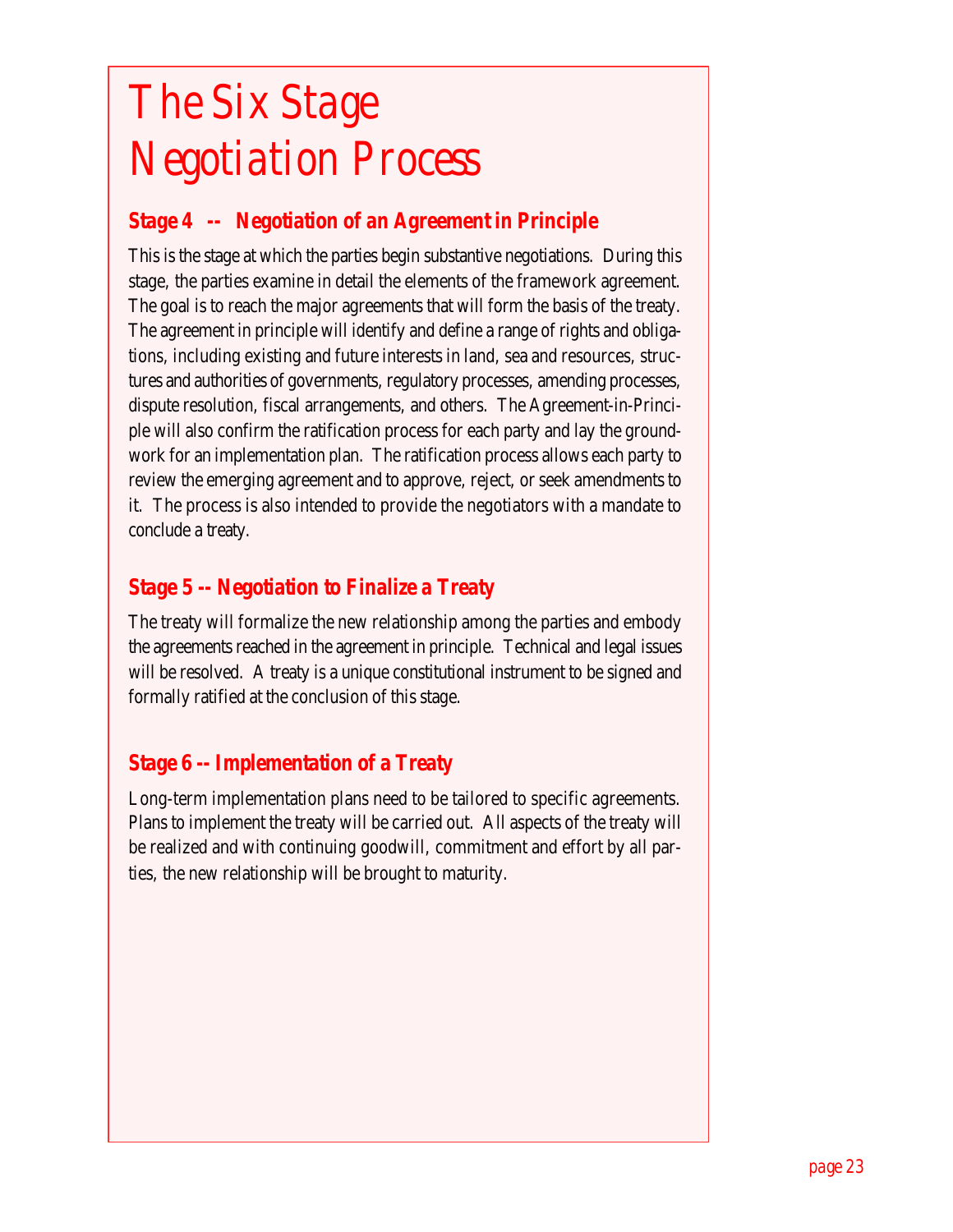### *Issues Being Considered -- Lands and Resources*

Among the most important issues being considered in the treaty process are those related to lands and resources. Land has economic and political significance for First Nations peoples, but it is also connected to their values, their way of life, and land is generally viewed in profoundly spiritual terms. First Nations ownership of land is also tied to resource development and income generation, as their territories often contain valuable resource generating capacities. For all of these reasons, First Nations people view lands and resources as fundamental components of modern treaties, and most treaties will involve more than simple cash settlements.

Lands and resources, however, are also important to non-First Nations people. Many people are concerned about their ability to own property, develop resources, establish businesses, and enjoy recreational pursuits following the implementation of treaties.

As the B.C. Claims Task Force notes, the fundamental importance of lands and resources to First Nations and non-First Nations peoples has meant that they have been at the centre of contention between First Nations, federal and provincial governments, sometimes leading to disputes and serious confrontations.

A resolution of issues related to lands and resources is therefore critical to treaty negotiations, and is a key aspect of the new relationship being developed. Some treaties will likely include the transfer of ownership of and authority for some settlement lands to First Nations.

In addition, past agreements have usually included other lands which, although still owned and managed by the provincial government, may allow for specific treaty rights for First Nations peoples, such as fishing and hunting rights.

In none of the land claims signed to date, however, were private lands allocated under settlement or were lease arrangements of existing title holders transferred. In all cases, the transfer of resources was based strictly on a transfer of Crown properties. In addition, Aboriginal groups which have signed agreements have all demonstrated a desire to allow projects and developments to take place when benefits will be returned to the community, and they have not imposed significant restrictions on access to their lands.

As outlined in a study of the *Benefits and Costs of Treaty Settlements in British Columbia* by KPMG consultants, increased control over lands and resources by First Nations peoples will increase their self-sufficiency and independence. It will also likely result in a strong investment in resource industries and improvements in the skills and abilities associated with resource management. While this may result in some displacement of non-Aboriginal employees, over time First Nations control over lands and resources will allow them to invest and develop successful businesses, which will have spin-off benefits for other British Columbians and result in opportunities for joint ventures. Previous settlements have indeed resulted in numerous joint venture and partnership opportunities.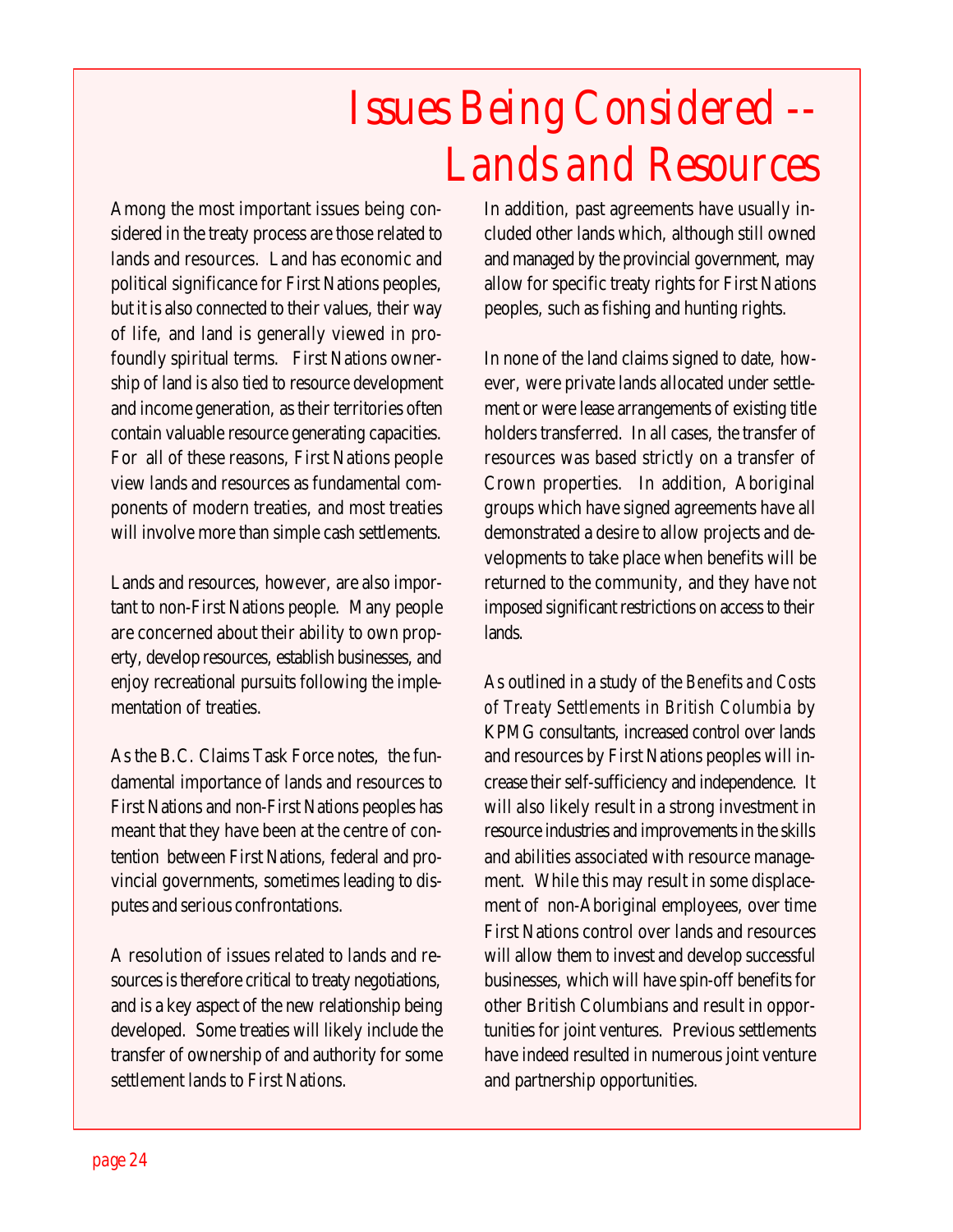#### *Additional Information*

- ARA Consulting Group. 1995. *Social and Economic Impacts of Aboriginal Land Claim Settlements: A Case Study Analysis*. Victoria.
- Cassidy, F. and N. Dale. 1988. *After Native Claims? The Implications of Comprehensive Claims Settlements for Natural Resources in British Columbia.* Lantzville, B.C.: Oolican Books and the Institute on Research on Public Policy.
- KPMG. 1996. *Benefits and Costs of Treaty Settlements in British Columbia -- A Financial and Economic Perspective.* Victoria, British Columbia. February.
- Notzke, C. 1994. *Aboriginal Peoples and Natural Resources in Canada.* North York, Ontario: Centre for Aboriginal Management Education and Training and Captud Press Inc.
- The Royal Commission on Aboriginal Peoples. 1993. *Sharing the Harvest. The Road to Self-Reliance.* Report of the National Round Table on Aboriginal Economic Development and Resources. Ottawa: Minister of Supply and Services.

### *Issues Being Considered -- Parks and Protected Areas*

In 1989, the World Wildlife Fund Canada and the Canadian Parks and Wildlife Society launched the endangered species campaign. The goal of that campaign is to complete a network of protected areas which represent each of the ecological regions of Canada. Canada's Green Plan supports the key elements of this campaign, and further establishes the idea of protecting 12 per cent of Canada as a national goal.

Many British Columbians support the protection of existing and the creation of additional parks and protected areas. Parks are valued for the recreational opportunities they present, as well as for the protection they offer plant and animal species.

The concepts of "parks" and "protected" areas are somewhat alien to First Nations traditions. However, as pressures on lands and resources have increasingly threatened the traditional territories of many First Nations, the idea of isolating specific areas to protect them from human intervention has gained support from many First Nations people. Support has been particularly strong when First Nations have been included in plans for the development and management of parks, and when the areas being set aside are of particular cultural and spiritual importance.

Treaties will likely address issues related to parks and protected areas. Many existing land claims agreements provide for the maintenance of existing parks and for the protection of additional areas. In most of these cases, Aboriginal peoples are to be directly involved in the planning and operation of the parks, and provisions are included related to the employment of Aboriginal peoples. It is quite likely that some future agreements will also include a portion of settlement lands being set aside and protected.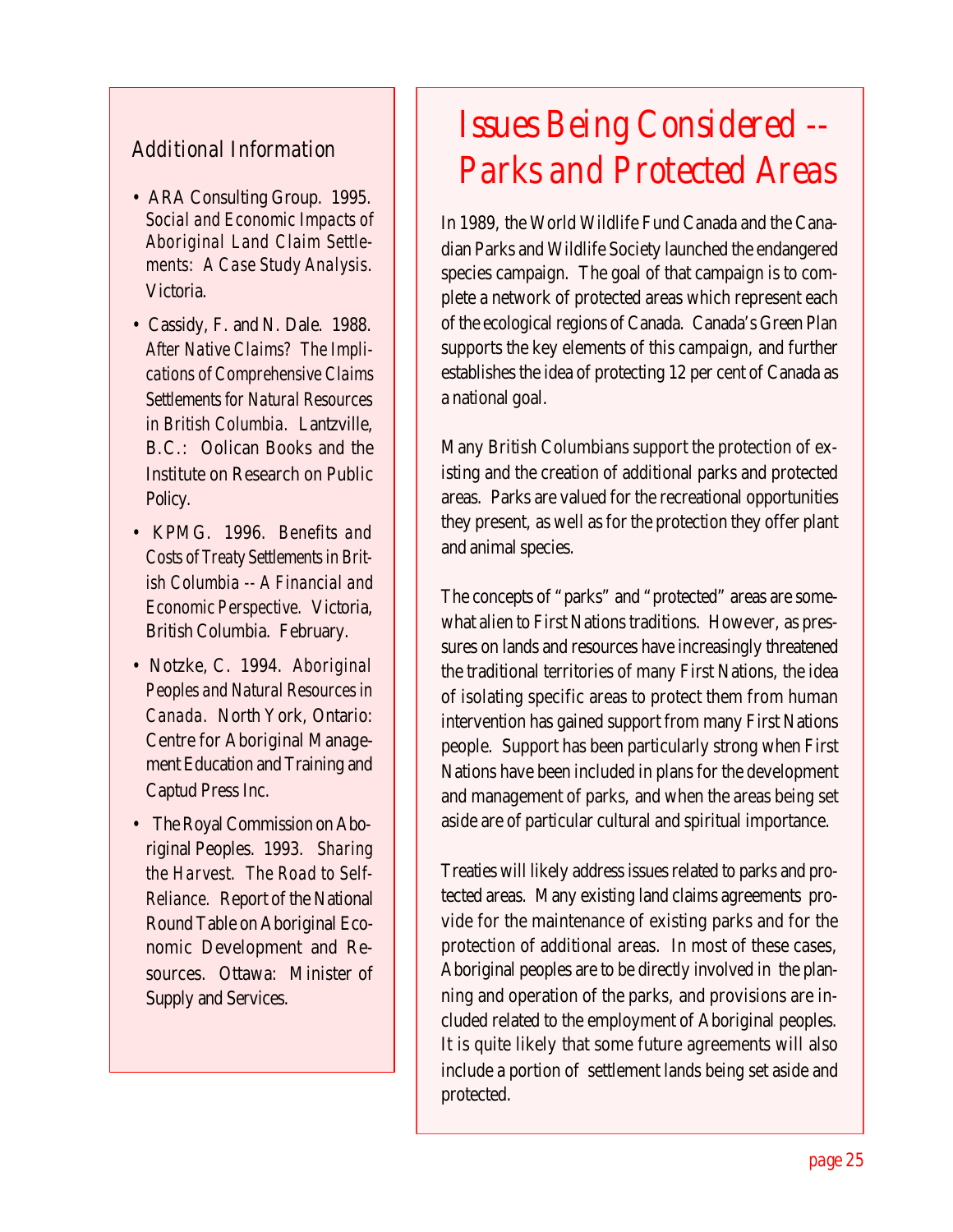## *Issues Being Considered -- The Fishery*

In British Columbia, perhaps no resource is seen to be more important than the fishery. The fishery has significance for the livelihood and lifestyles of many British Columbians, and has particular relevance for First Nations people. Almost all First Nations communities have an interest in fish for food, trade, employment and commercial purposes, and fish are an important aspect of their histories and values.

Jurisdiction for the fishery is more complex than is the case for most other renewable resources. The federal government has legislative jurisdiction for the "seacoast and inland fisheries," and this jurisdiction is exercised through the *Fisheries Act*. The province, however, generally owns the bed of non-tidal waters, as well as the areas of fish habitat and the surrounding uplands. In addition, the federal government delegates some powers related to the fishery to the provincial government, such as controls on gear and the timing of fishing.

At the same time, most First Nations in British Columbia have never signed treaties or in any other form relinquished their rights to the fishery. And as the *Calder* (1973) court case made clear, fishing rights are an aspect of Aboriginal title. In that case, Justice Hall described Aboriginal title as "a right to occupy the lands and to enjoy the fruits of the soil, the forest and of the rivers and streams" (cited in Notzke, 1994). In the *Sparrow* case, (1986) the courts further ruled that Aboriginal people have an unextinguished right to fish for food, and that "food fishery" should be broadly interpreted.

Clarifying jurisdiction for the fishery is made more complicated by the general state of the resource, which many people perceive to be precarious. Concern about a depletion of fish stocks is quite widespread, which substantially increases sensitivity surrounding fisheries issues.

In that context, addressing the fisheries resource in treaty negotiations will likely be quite challenging. Based on previous land claims settlements, it is likely that agreements will allocate to each First Nation a portion of the Total Allowable Catch -- the surplus in excess of conservation requirements and Aboriginal food requirements. This may be included as a final amount, a percentage, or a figure that will vary depending upon current conditions.

As the 1996 KPMG study of the *Benefits and Costs of Treaty Settlements in British Columbia* points out, such an allocation may cause concern for non-Aboriginal fisher groups, as they may fear that it will result in mismanagement, reduced quality and over-fishing. However, KPMG notes that settlements of the past have demonstrated that Aboriginal people recognize the importance of conservation and are interested in preserving fishing stocks. Also, as is the case with other resources, treaty agreements will likely result in greater certainty regarding the ownership of and jurisdiction over the fisheries resource, which will be of general benefit to the industry. It should also reduce conflicts and litigation, which have proven to be costly for everyone interested in the fishery.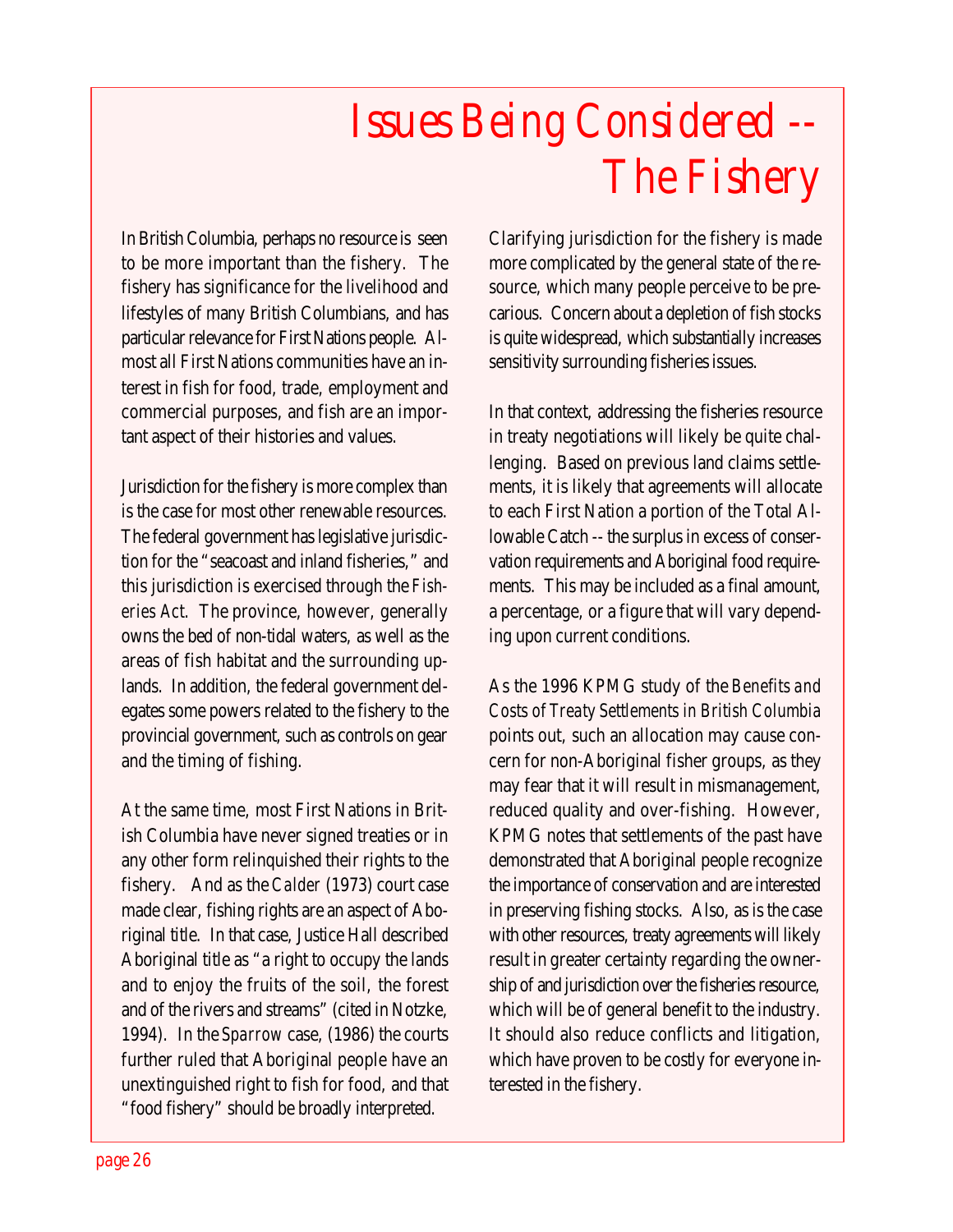## *Issues Being Considered -- Forestry*

It would be difficult to overstate the importance of British Columbia's forests. Forestry is a key component of the province's economy, an important source of jobs, and British Columbia's forests have recreational and spiritual relevance. The importance of the forests is particularly true for the First Nations people of the province.

Like the fisheries resource, however, there are tremendous pressures on the province's forestry resources. Given fears about a crisis in a sector on which the province depends so heavily, it is not surprising that significant forestry related conflicts and challenges have arisen in the past. The uncertainty resulting from unresolved First Nations rights has added to the volatility of this situation.

Incidents of the past have raised some concerns about the results of treaties, and a fear that a transfer of land ownership and resource control to First Nations will result in the elimination of timber harvesting and processing on settlement lands.

This situation is addressed by KPMG in their study of the benefits and costs of treaty settlements. KPMG concludes that, while the ultimate outcome will vary depending upon the unique circumstances and priorities of each First Nation involved in the negotiations, most First Nations will likely consider both conservation and extraction when developing their forest management plans. Examples from throughout the province demonstrate that First Nations are interested in taking advantage of the economic opportunities the forestry resource represents, but that they are interested in doing so in ways which do not threaten the long term viability of the resource.

Following treaty settlements there may be a transition period in which some interests will be displaced. However, there will also likely be a range of new opportunities for cooperative efforts to manage and harvest forestry resources.

The ARA Consulting Group undertook a study of the impacts of Aboriginal land claim settlements, reviewing the implementation and outcomes of land claims agreements in northern Canada. The ARA group determined that, generally, the climate for investment in resource development improved or stayed the same following settlements, due to increased certainty. A variety of land and resource management structures were formed following settlements, including a range of co-management structures which generally resulted in a productive and cooperative environment. The Aboriginal groups also undertook a variety of joint venture initiatives.

Many past forestry related confrontations have not been caused entirely by opposition to logging; many, at least to some extent, have been a result of First Nations peoples' desire to be adequately involved in the management of the resources on their traditional territories. Treaties, therefore, may help to lessen the frequency of disputes, and may provide an opportunity for more cooperative efforts.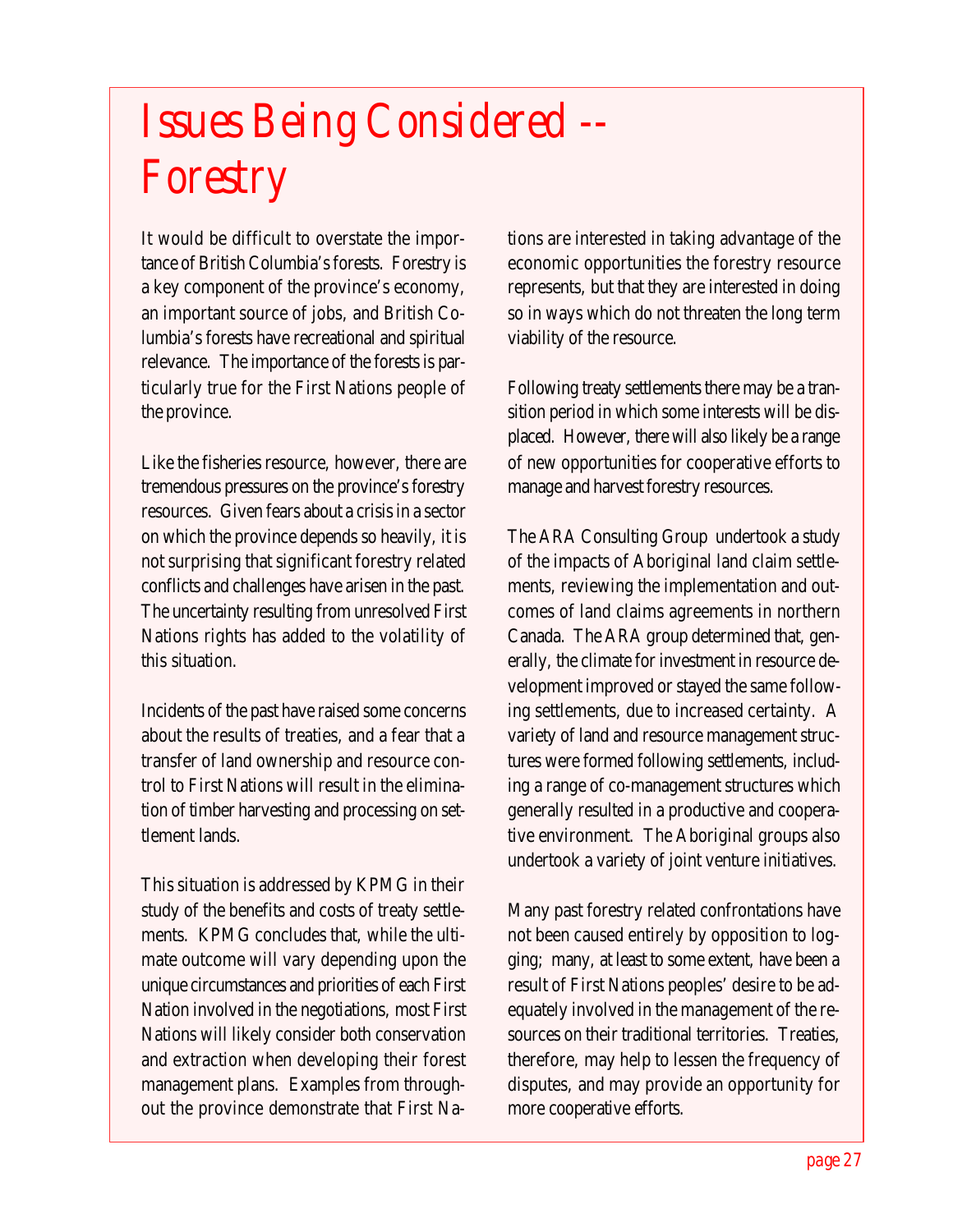### *Issues Being Considered -- Governance Eligibility and Enrolment Culture, Language and Heritage*

Central to treaties will be the determination of who is eligible to be enrolled under the agreements. In other words, each treaty will include an indication of who is to be considered a member of the First Nation. Agreements signed in the past have included a variety of eligibility criteria, usually including some indication that an individual is to be of relevant Aboriginal ancestry, and accepted as a member by the Aboriginal community. All of the agreements have also included a provision that an individual can be enrolled under only one agreement.

### *Governance and Social Services*

Issues of jurisdiction and responsibility for the delivery of social services will likely be an important component of treaties. A recent study by the ARA consulting group points out that through past settlements, Aboriginal groups have achieved the economic and organizational means to deliver social services in ways considered culturally appropriate. In many cases, Aboriginal cultures and values are also more appreciated as a result of settlements. Past settlements have resulted in a greater mix of responsibility for program administration through co-operation, self-government, and contracting arrangements. Traditional lifestyles in social service management and delivery are a subject of focus, as are concepts of "wellness" and "healing." The general opinion is that Aboriginal communities should deliver social services, a change from the paternalistic approach of the past. Many First Nations have also indicated that they want the opportunities for economic development in order to pay a reasonable share of their government responsibilities.

In addition to the inclusion of language and cultural issues in the governance provisions, treaties may also include other specific provisions related to the importance of language and culture issues for First Nations people. For example, treaties may provide for a repatriation of cultural artifacts, for the protection of archeological and other heritage sites, and for the use of First Nations names and references.

### *Financing*

The ability of First Nations to finance their activities and services will be a crucial aspect of the success of treaty agreements. First Nations will therefore require the ability to access revenues, to borrow, to receive transfers from other governments, and possibly to levy taxes. The capacity to undertake these activities will likely be addressed in treaties, as will other economic development mechanisms, such as training needs and opportunities to bid for contracts.

A Memorandum of Understanding between the federal and provincial governments indicates that the current treaty process may involve financial settlements made up of cash, cash equivalents (the market value of urban lands), and forgone resource revenues. B.C. and Canada will each contribute a portion of the financial settlement.

In past agreements, transfer payments to the Aboriginal party have taken place over a number of years, according to an agreed upon schedule of payments. In addition, those agreements have often included provisions related to revenue sharing, and have provided opportunities for Aboriginal people to generate revenue from their own resource developments.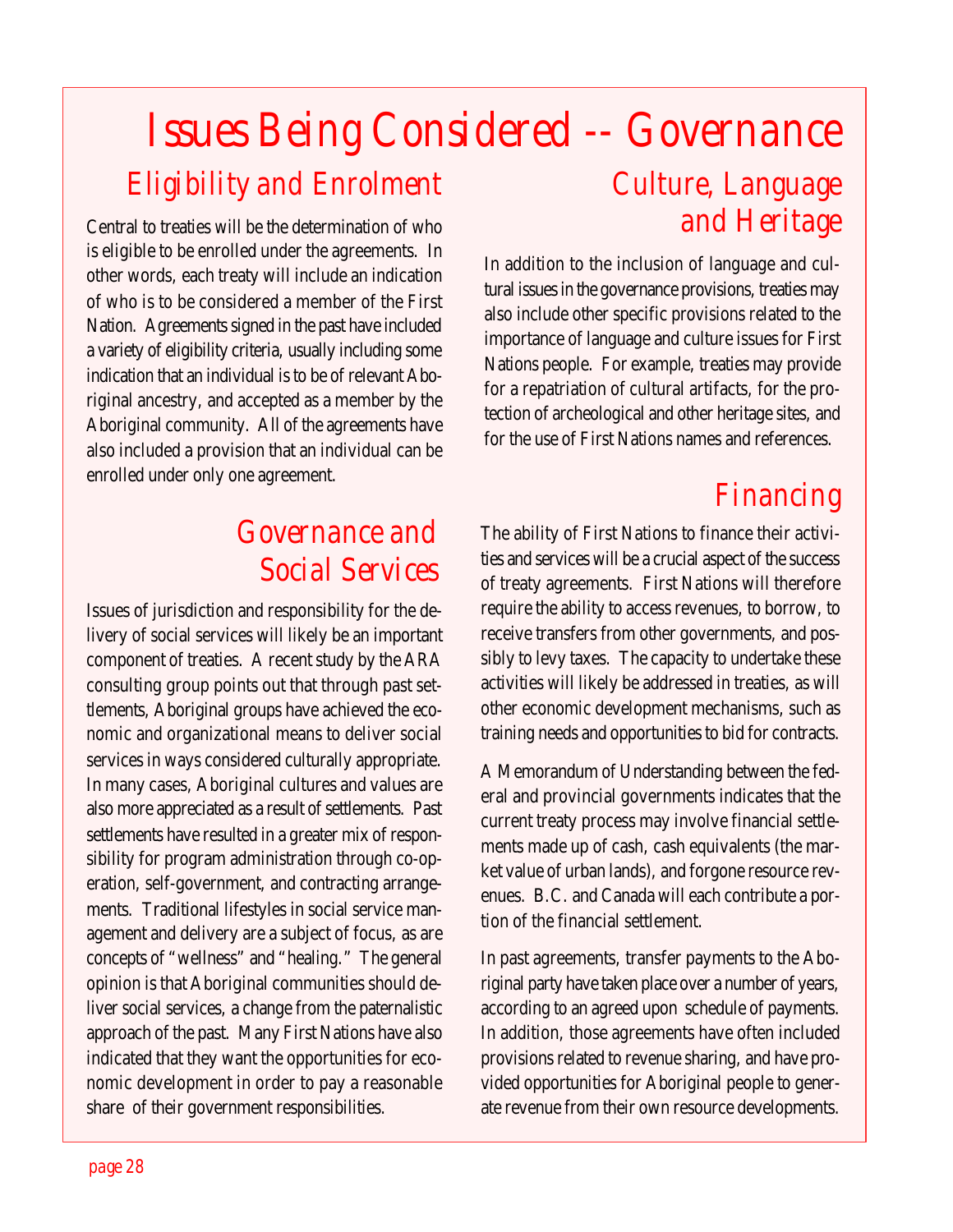### *Issues Being Considered -- Education*

Among the key issues being considered in treaty negotiations are those related to governance and jurisdiction for government services. As described above, First Nations have been consistently asserting their right to self-government, which has been recognized and affirmed in Section 35 of the *Constitution Act, 1982*.

Education is clearly an important aspect of the right to self-government, and as such will be an issue for discussion during treaty negotiations.

Many people support the perspective that the needs of First Nations learners have not been adequately met in the past. The 1972 National Indian Brotherhood Report -- *Indian Control of Indian Education* -- was one of the most significant reports which argued for First Nations control of education. That report was followed by a series of studies and papers also calling for greater input from First Nations people into the education of their young people. The provincial Royal Commission on Education, which published its findings in 1988, was among the strongest proponents of First Nations educational self-determination, support for First Nations designed and operated schools, and greater cooperative arrangements and close working relationships between the public school system and First Nations people.

Treaty making may represent an important mechanism for responding to the many calls which have been made for increased First Nations control of their education.

First Nations people generally want the opportunity to educate their children according to their own cultures and traditions. They also strongly believe that their children should have the opportunity to learn First Nations languages and values. Fundamentally, First Nations people want an education system which allows their young people to participate fully and effectively in meeting the goals of their communities.

Each First Nation involved in the treaty process likely has its own specific goals related to education. Some may have a good working relationship with their local school district, and may want to have their children continue to attend provincial schools. In such situations, treaties may formalize aspects of that relationship, and clearly establish the rights and responsibilities of each party. In other cases, First Nations may want to continue to work with the provincial system, but with stronger decision-making capabilities and greater influence over the education being provided to their children. Some First Nations, however, may want to establish their own education authorities, schools, and, in some cases, school boards. The discussion of education issues will vary, depending upon the needs and circumstances of each First Nation.

#### *Additional Information*

• Williams, C. 1997. *Building Strong Communities Through Education and Treaties.* Vancouver: First Nations Education Steering Committee.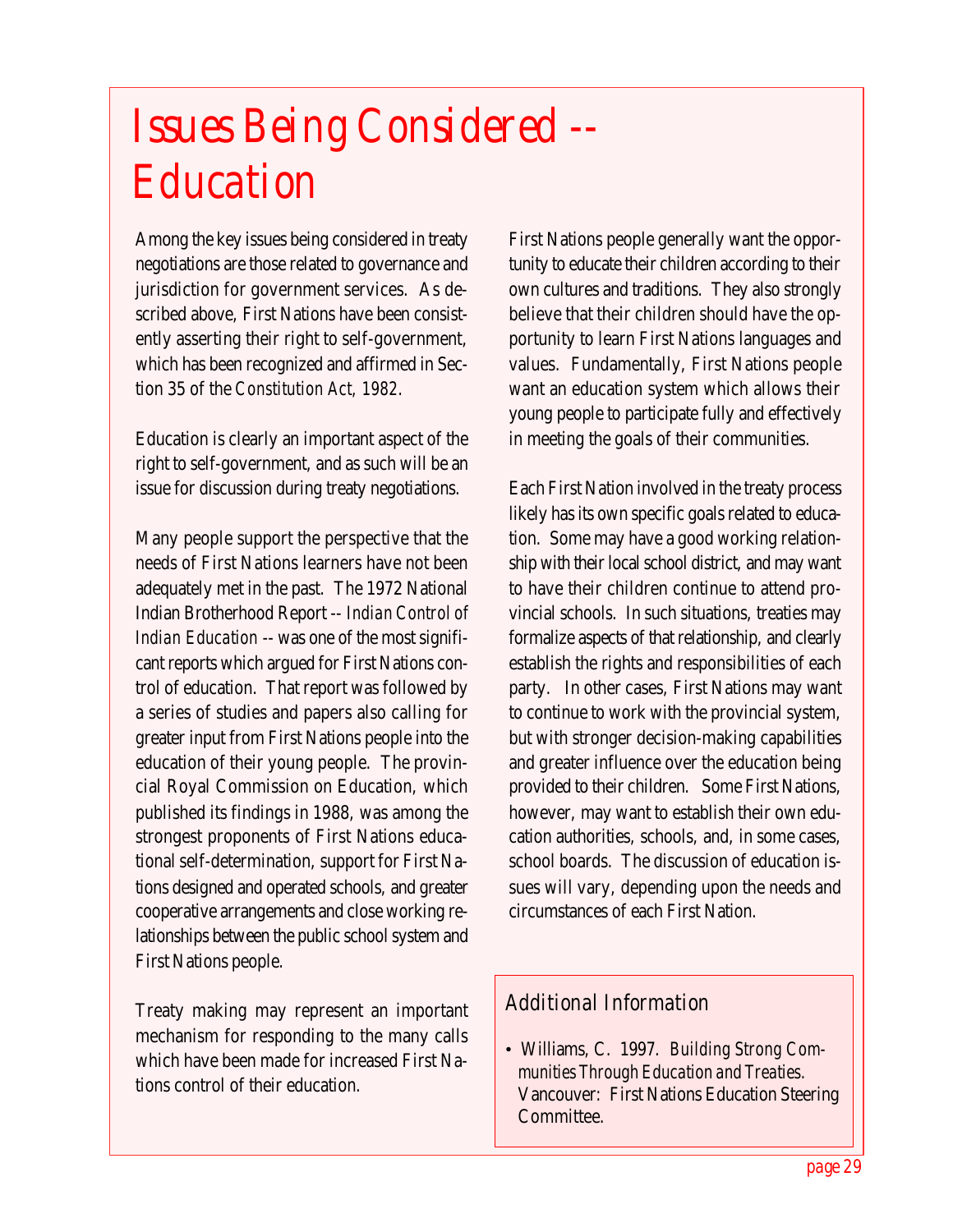### *Participants in the B.C. Treaty Process As of May 30, 1997 (from the B.C. Treaty Commission Annual Report, 1997)*

| 1              | Alkali Lake Indian Band                        | Stage 4 |
|----------------|------------------------------------------------|---------|
| 2              | <b>Burrard Band</b><br>(Tsleil-Waututh Nation) | Stage 4 |
| 3              | Cariboo Tribal Council                         | Stage 4 |
| $\overline{4}$ | Carrier Sekani Tribal Council                  | Stage 4 |
| 5              | Champagne and Aishihik<br><b>First Nations</b> | Stage 4 |
| 6              | <b>Cheslatta Carrier Nation</b>                | Stage 3 |
| 7              | Council of the Haida Nation                    | Stage 2 |
| 8              | Ditidaht First Nation                          | Stage 4 |
| 9              | <b>Gitanyow Hereditary Chiefs</b>              | Stage 4 |
| 10             | <b>Gitxsan Hereditary Chiefs</b>               | Stage 4 |
| 11             | Gwa'Sala - 'Nakwaxda'xw                        | Stage 2 |
| 12             | Haisla Nation                                  | Stage 4 |
| 13             | <b>Heiltsuk Nation</b>                         | Stage 4 |
| 14             | <b>Homalco First Nation</b>                    | Stage 4 |
| 15             | Hul'qumi'num Tribes                            | Stage 4 |
| 16             | In-SHUCK-ch/N'Quatqua                          | Stage 4 |
| 17             | Kaska Dena Council                             | Stage 4 |
| 18             | Katzie Indian Band                             | Stage 2 |
| 19             | Klahoose Indian Band                           | Stage 4 |
| 20             | Ktunaxa/Kinbasket<br><b>Tribal Council</b>     | Stage 3 |
| 21             | <b>Kwakiutl First Nation</b>                   | Stage 2 |
| 22             | Kwakiutl Laich-Kwil-Tach<br>Council of Chiefs  | Stage 3 |
| 23             | <b>Lake Babine Nation</b>                      | Stage 3 |
| 24             | Lheidli T'enneh Nation                         | Stage 4 |
| 25             | <b>Musqueam Nation</b>                         | Stage 3 |
| 26             | <b>Nanaimo First Nation</b>                    | Stage 4 |

| 27 | 'Namgis First Nation                                | Stage 2 |
|----|-----------------------------------------------------|---------|
| 28 | Nazko Indian Band                                   | Stage 3 |
| 29 | Nuu-chah-nulth<br><b>Tribal Council</b>             | Stage 4 |
| 30 | <b>Oweekeno Nation</b>                              | Stage 4 |
| 31 | Pacheedaht Band                                     | Stage 4 |
| 32 | <b>Quatsino First Nation</b>                        | Stage 2 |
| 33 | <b>Sechelt Indian Band</b>                          | Stage 4 |
| 34 | Sliammon Indian Band                                | Stage 4 |
| 35 | <b>Squamish Nation</b>                              | Stage 3 |
| 36 | <b>Sto:lo Nation</b>                                | Stage 4 |
| 37 | Taku River Tlingit First Nation Stage 4             |         |
| 38 | <b>Tanakteuk First Nation</b>                       | Stage 2 |
| 39 | Te'Mexw Treaty Association                          | Stage 4 |
| 40 | <b>Teslin Tlingit Council</b>                       | Stage 4 |
| 41 | Tlatlasikwala First Nation                          | Stage 2 |
| 42 | <b>Tsawwassen First Nation</b>                      | Stage 4 |
| 43 | Tsay Keh Dene Band                                  | Stage 4 |
| 44 | <b>Tsimshian Nation</b>                             | Stage 4 |
| 45 | Ts'kw'aylaxw First Nation<br>(Pavilion Indian Band) | Stage 4 |
| 46 | <b>Westbank Indian Band</b>                         | Stage 4 |
| 47 | Wet'suwet'en Nation                                 | Stage 4 |
| 48 | Xaxli'p First Nation<br>(Fountain Indian Band)      | Stage 4 |
| 49 | <b>Yale First Nation</b>                            | Stage 4 |
| 50 | <b>Yekooche Nation</b>                              | Stage 4 |
| 51 | Carcross/Tagish                                     | Stage 2 |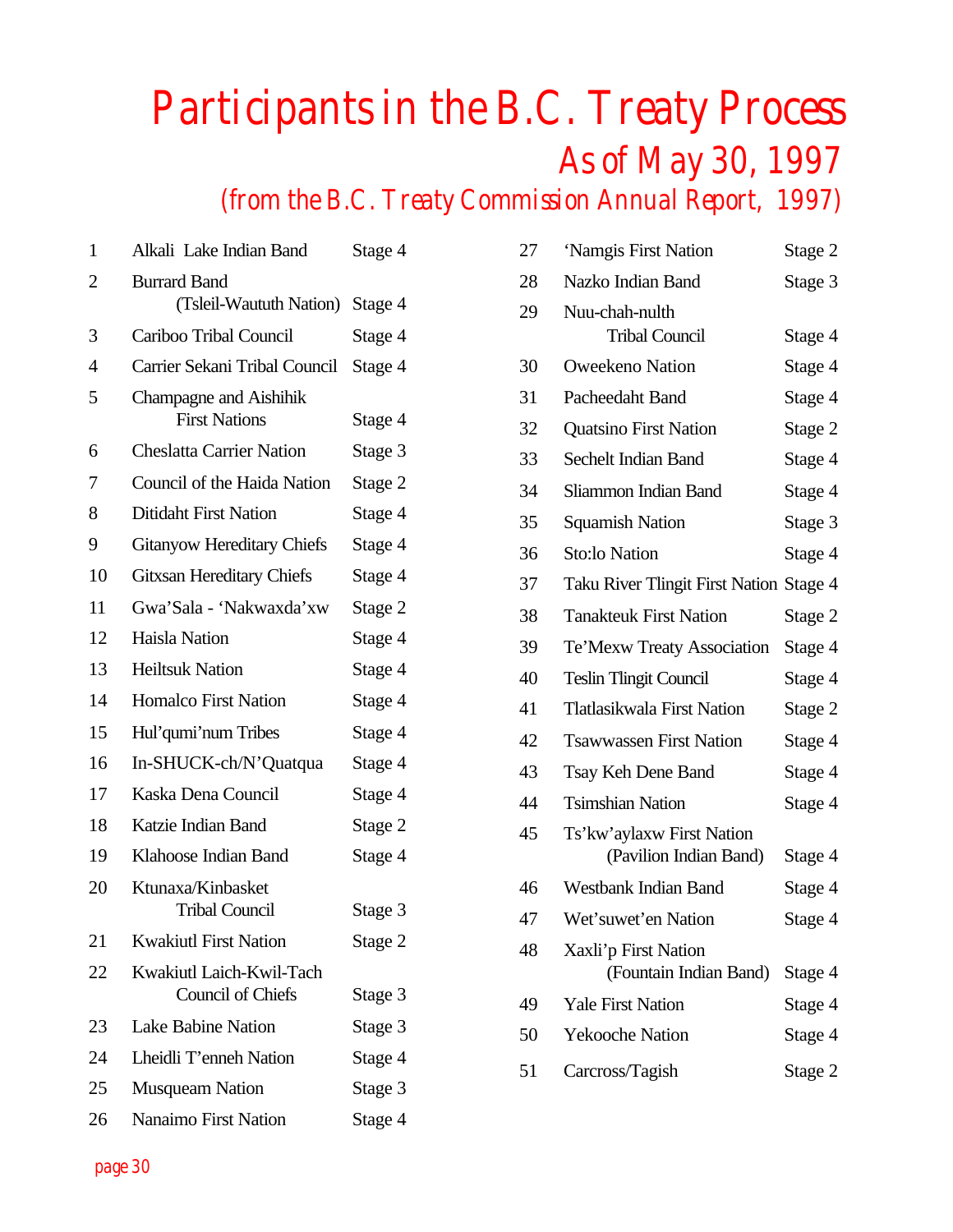### Map Showing Participants

Map Adapted from the *B.C. Treaty Commission Annual Report, 1997* Map is not to scale.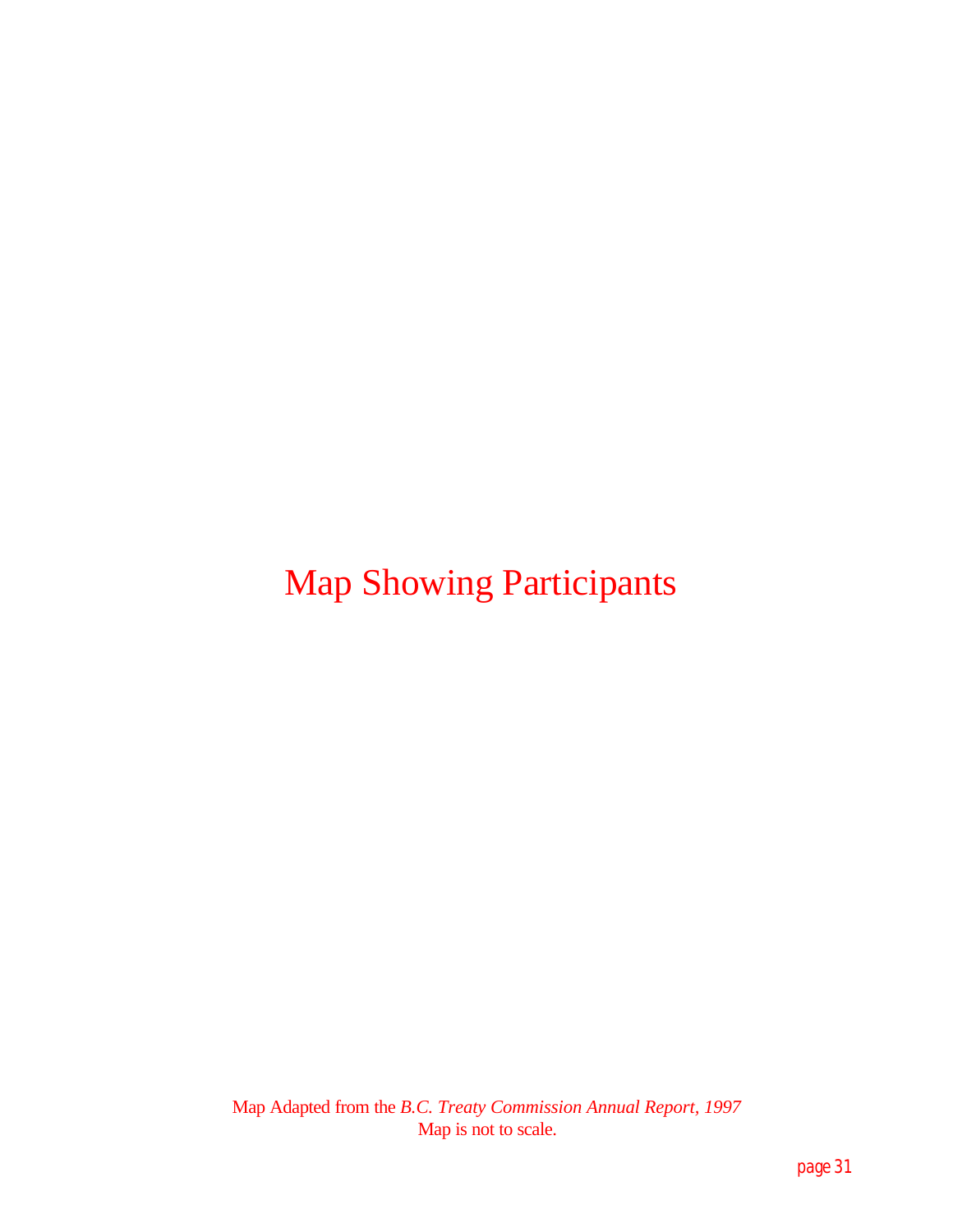## *The Way Ahead*

Fundamentally, treaties between First Nations and non-Aboriginal people and governments represent one mechanism for addressing issues which have been outstanding since the earliest contact between First Nations people and European settlers. First Nations peoples have consistently asserted their rights and have attempted to resolve the relationship between Aboriginal and Crown title. Many non-Aboriginal people have also urged the federal and provincial governments to reach agreement with First Nations people in order to provide a more stable and cooperative environment.

The current treaty process in this province represents an opportunity to move ahead in that direction. Treaties can provide for a new relationship based on mutual respect, and for a recognition of the need to work in partnership to ensure that everyone living in British Columbia has the opportunity to lead fulfilling lives. Treaties can also create the certainty needed to provide comfort to First Nations and non-Aboriginal people and governments.

A significant effort has been made to ensure that the B.C. Treaty Process is fair and effective, and that it will result in useful agreements that address the concerns and needs of all people. Widespread support for that process is needed, however, to ensure that it continues to move forward in a positive manner. That support can only come with a good understanding of the purpose of treaties and the process of negotiations, and through continued dialogue and open communication about the issues being considered. This handbook is intended to offer an opportunity for people to become more informed about a process which has such tremendous significance for all British Columbians.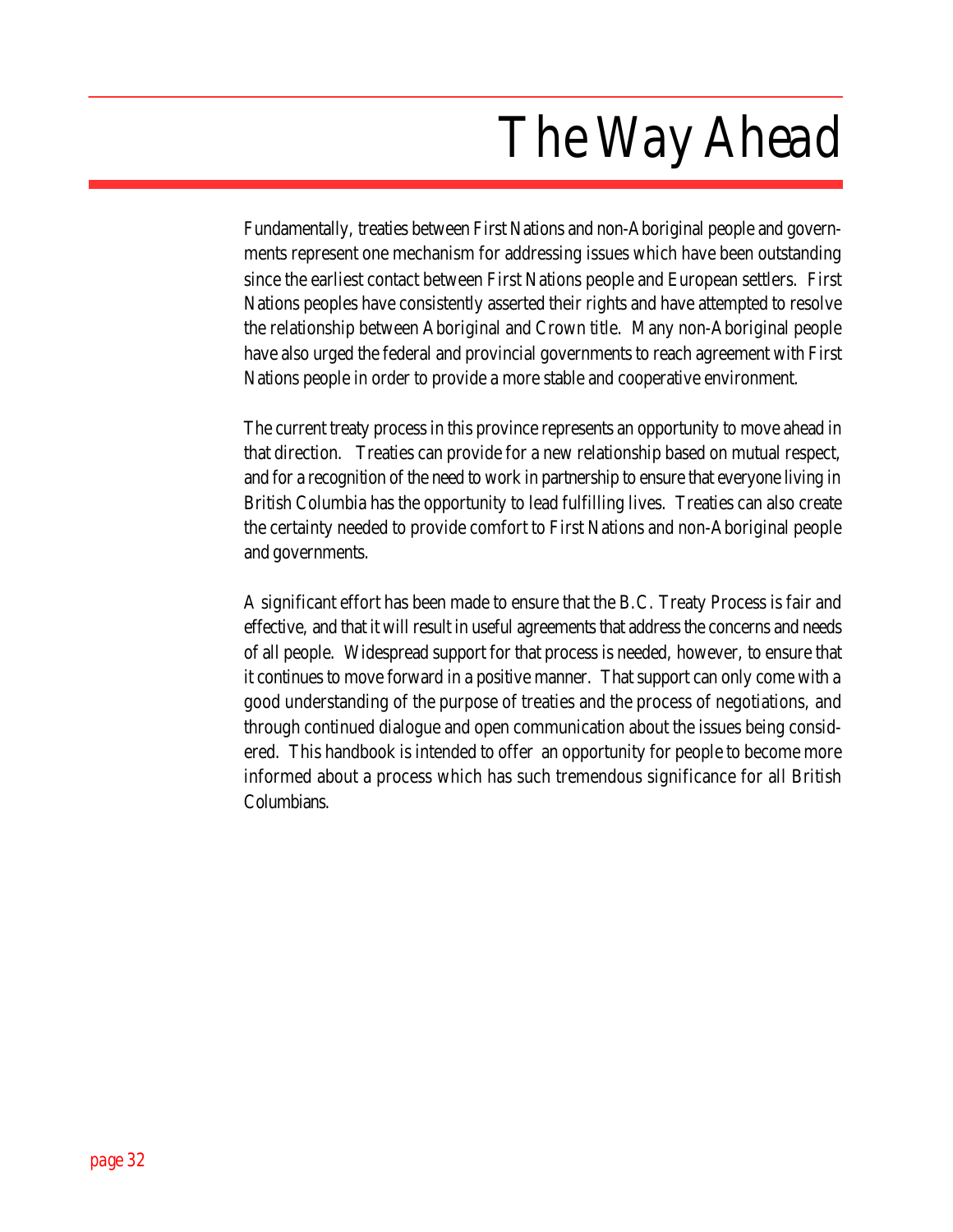## *How Does the Nisga'a Agreement Relate?*

 Concluding a period of negotiations which began long before the Treaty Process was established, in 1996 the Nisga'a signed a land claims Agreement-in-Principle (AIP) with the federal and BC governments. That agreement, however, was negotiated outside of the B.C. Treaty Process.

Attempts by the Nisga'a to have issues of Aboriginal title addressed began more than a century ago. For decades, however, there was no effective mechanism for bringing their claims forward. The Nisga'a filed a law suit in 1967 with the Supreme Court of British Columbia, claiming that their title had never been lawfully extinguished, and asking the courts for a declaration supporting that assertion. Their trial opened in 1969, but the trial judge dismissed their claim.

The Nisga'a then carried their case to the British Columbia Court of Appeal and, following an unfavourable verdict there, to the Supreme Court of Canada -- representing the first opportunity for a First Nation to ask the Supreme Court to rule on the status of Aboriginal title.

The Nisga'a Chiefs and elders travelled to Ottawa, where their case -- *Calder* (1973) -- was heard by seven judges. Six of the seven judges hearing their case found that the Nisga'a had held Aboriginal title before the arrival of Europeans. Those six judges, however, were split in their decision regarding whether that title had or had not been extinguished by the policies of the colonial government. The seventh judge would not break the tie, ruling that the court action was improper because the law required that British Columbia consent to be sued. Technically, then, the Nisga'a lost their case, but in its pursuit they

had a tremendous impact on Canadian government policy.

The Nisga'a decision moved the issue of Aboriginal title into the political arena, and in 1973 the federal government announced its intention to settle native land claims in all parts of Canada where no treaties existed. The process of land claims negotiations then became official when the Office of Native Claims opened in Ottawa in 1974 and began to receive proposals for negotiations. In 1983, a First Minister's Conference resulted in a Constitutional amendment that confirmed modern-day land claims agreements as treaties.

The Nisga'a agreement was negotiated through the federal land claims negotiation process, rather than within the B.C. Treaty Process. The final Nisga'a agreement, therefore, will have the legal status of a "treaty," but it is not directly related to the six-stage process recommended by the B.C. Claims Task Force. It has been clearly indicated that the terms of the Nisga'a AIP will not serve as the model for the other treaties currently being negotiated, but it does give a sense of some of the key components of a treaty.

Further information related to the Nisga'a Agreement in Principle is available in:

• MacKenzie, I. 1996. *Without Surrender Without Consent. A History of the Nisga'a Land Claim.* Vancouver: Douglas and McIntyre.

Information is also available on the Internet.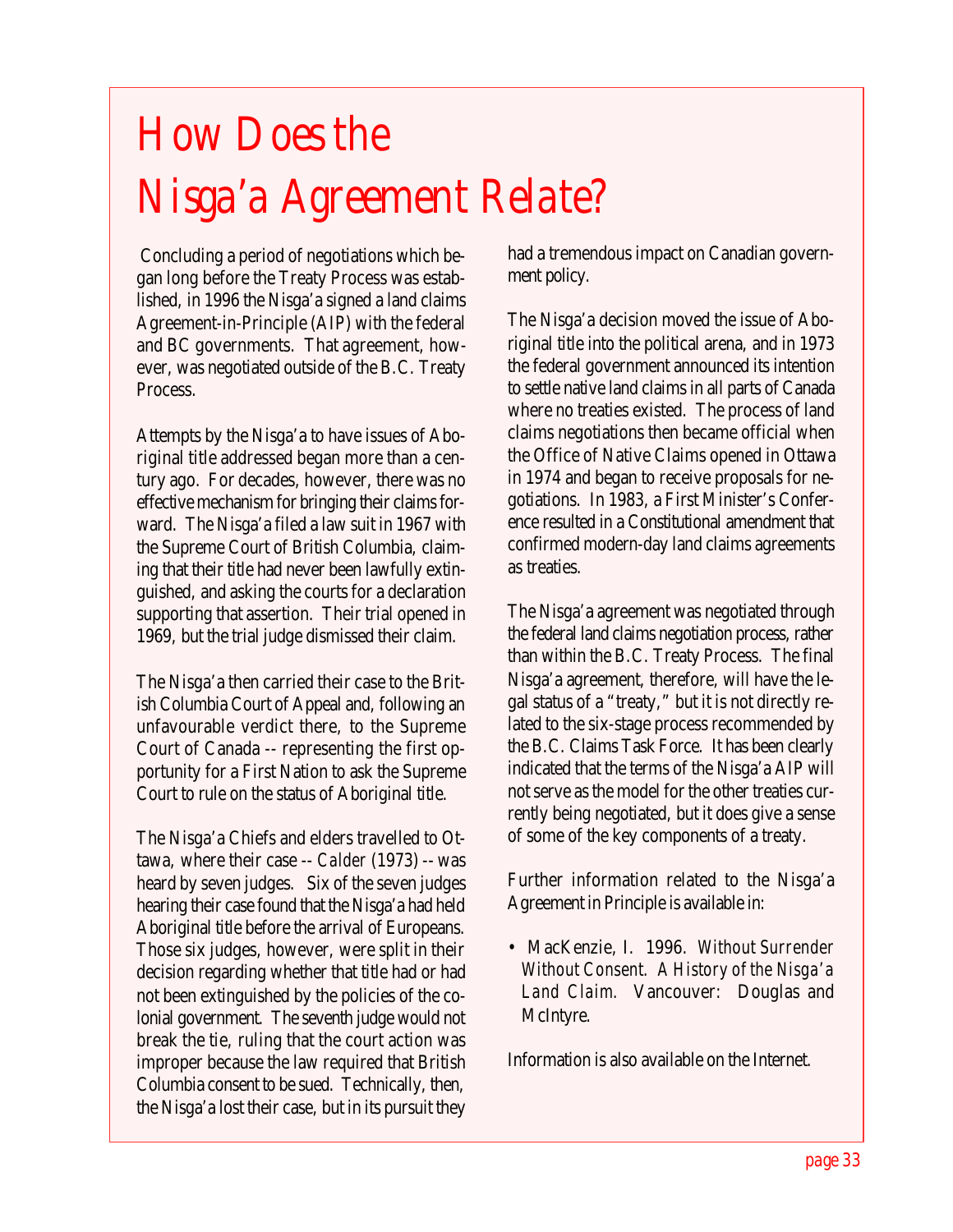## *What Does the Nisga'a Agreement Include?*

The Nisga'a Agreement-in-Principle (AIP) is a very lengthy document, and only a brief summary will be included here. A copy of the AIP can be found in many libraries, and is also available on the Internet. Many of the provisions included in the Nisga'a AIP are similar to those included in other land claim agreements signed with Aboriginal peoples elsewhere in Canada. Some of the key points in the AIP include:

- The Nisga'a will gain communal ownership of about 1,930 square kilometres of Nisga'a Lands in the Lower Nass Valley. In addition, 56 Nisga'a reserves in the region will become Nisga'a owned lands, and 18 reserves located outside of Nisga'a Lands will become fee simple lands owned communally by the Nisga'a people.
- Non-Nisga'a people will have unimpeded access to their lands. In addition, there will be reasonable public access to Nisga'a Lands for non-commercial and recreational purposes, including hunting and fishing.
- Existing legal interests on Nisga'a Lands will continue on their current terms. These interests include rights of way, angling and guide outfitter licences, and traplines.
- Regarding fisheries, conservation will be the primary consideration. A trust will be established to safeguard the long-term survival of Nass area fish resources. The salmon harvest provisions outline 2 components: i) a treaty entitlement; and ii) a supplemental harvest. The supplemental harvest will be delivered through a separate agreement, and will provide fish for food as well as some commercial opportunities. The Nisga'a will be entitled to harvest fish species for domestic purposes.
- Following a transition period to allow for existing licensees to adjust their operations, the Nisga'a will own and manage all forest resources on Nisga'a Lands. The Nisga'a will establish and implement their own forest management standards, but those standards must meet or exceed provincial standards.
- Within a designated wildlife management area, the Nisga'a will be entitled to hunt wildlife for domestic purposes. The Nisga'a will not be able to sell wildlife, but they will be able to trade or barter among themselves or with other Aboriginal peoples.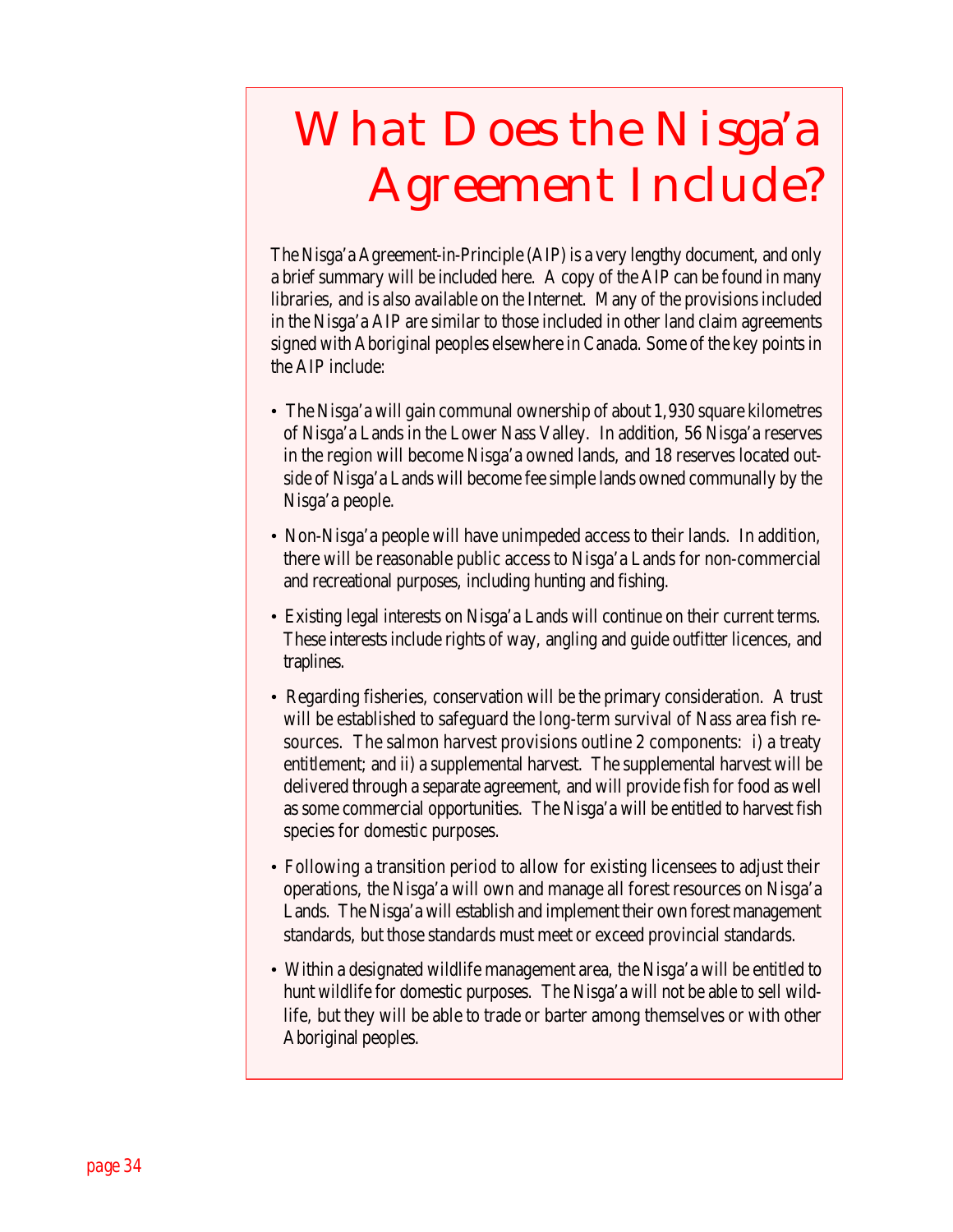## *What Does the Nisga'a Agreement Include?*

- The Nisga'a will set environmental protection standards for Nisga'a Lands, but those standards must meet or exceed provincial and federal standards.
- A Nisga'a Government will be established, and a Constitution will be designed to ensure an open and democratic government. The Nisga'a will be able to make laws pertaining to, among other matters, culture, language, the solemnization of marriage, public works, traffic and transportation, and land use.
- The criteria for Nisga'a enrolment will reflect Nisga'a traditional laws.
- Non-Nisga'a people who live on Nisga'a lands will be consulted about and may appeal any decisions which directly affect them. They will also be able to participate in elected bodies which directly affect them.
- The Nisga'a will be able to establish a Nisga'a court with jurisdiction over Nisga'a laws on Nisga'a Lands, with the approval of the province.
- The Canadian Charter of Rights and Freedoms will apply to Nisga'a government and institutions.
- The Indian Tax Exemption will be eliminated after a transitional period of 8 years (for sales taxes) and 12 years (for income taxes).
- The Nisga'a will receive \$190 million over a period of several years. Those funds are to be used to provide services at levels comparable to other jurisdictions in B.C.'s northwest region.
- The *Indian Act* will eventually no longer apply to the Nisga'a.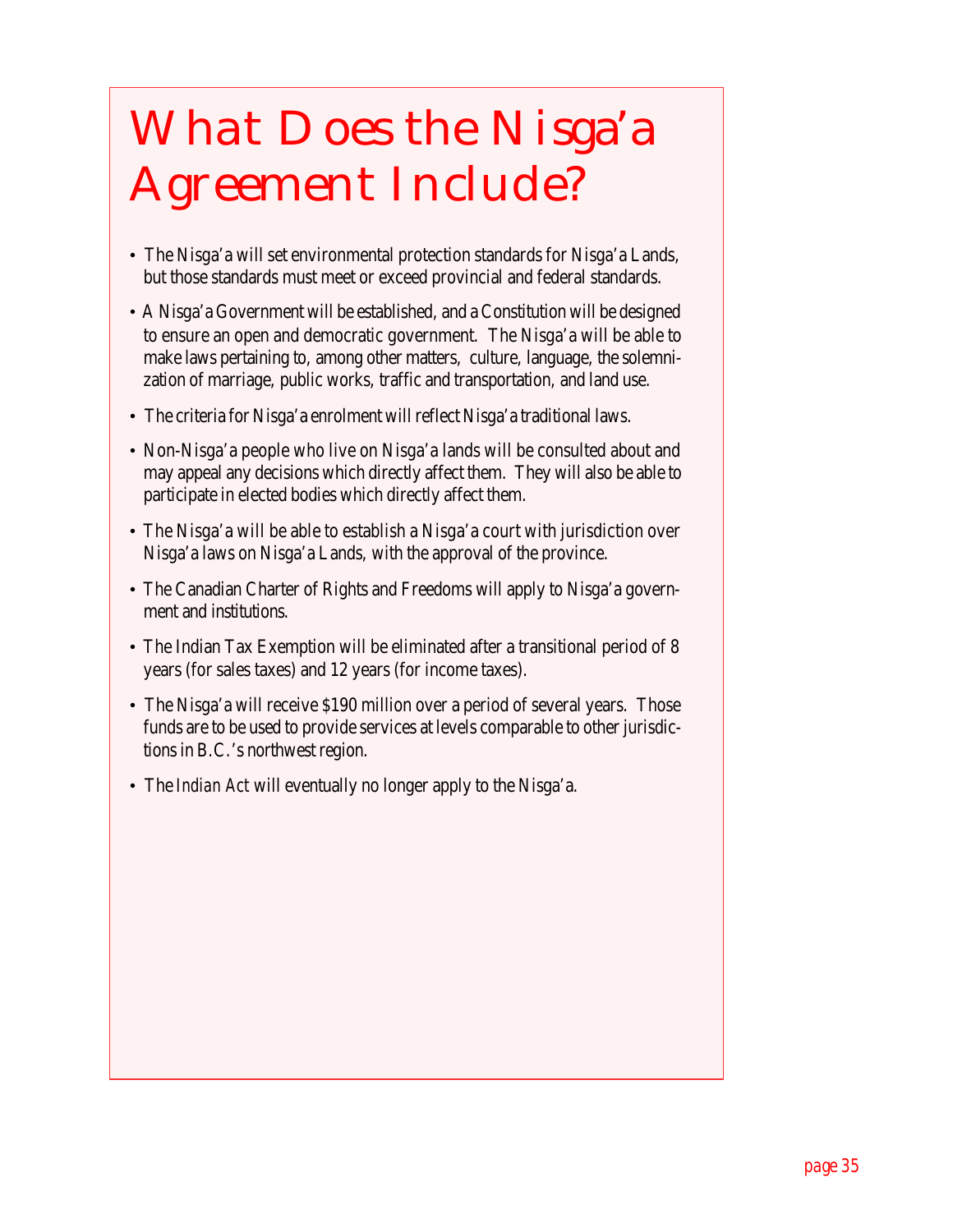## *What is Delgamuukw, and What Are Its Implications?*

On December 11, 1997, the Supreme Court of Canada rendered its decision in the case of *Delgamuukw v. Her Majesty the Queen in Right of British Columbia.* The *Delgamuukw* case was brought to the Supreme Court by the Gitksan and Wet'suwet'en peoples, and it focused on a recognition of their Aboriginal title to their traditional territories. The Court found that a new trial was necessary to determine some specifics of the case, and it did not rule on self-government. The decision, however, makes several significant comments about the nature of Aboriginal rights which are relevant to negotiations.

The *Delgamuukw* decision begins to provide greater clarity regarding what is protected by Section 35 of the *Canadian Constitution*. The Court characterizes Aboriginal title as "a right to the land itself," which derives from their original occupation and possession at the time the Crown asserted sovereignty. Aboriginal title is said to encompasses the right to exclusive use and occupation of land for a variety of purposes. Those purposes are not restricted to activities which are aspects of practices, traditions or cultures integral to the Aboriginal group; the purposes are framed in broad terms, and include contemporary economic activities. According to the judgement, however, Aboriginal title lands cannot be used for purposes that would result in a destruction of their inherent and unique values which are to be enjoyed by the community, and if the lands are to be used for purposes which Aboriginal title does not permit, they must be converted to nontitle lands. The decision also states that Aboriginal title is held communally.

The decision states that Aboriginal title can be transferred to the Crown in exchange for valuable consideration, but it cannot be transferred, sold, or surrendered to anyone but the Crown. It is also characterized as proprietary, and able to be shared by groups.

While recognizing Constitutional protection for Aboriginal title, the *Delgamuukw* decision maintains that Aboriginal rights and title are not absolute. The federal and provincial governments may infringe upon or interfere with Aboriginal title if justified. The Court holds that an infringement is permissable if: (1) there is a compelling and substantial legislative objective to the infringement, such as conservation, general economic or infrastructure development, or environmental protection; and (2) the infringement is consistent with the fiduciary relationship between the Crown and Aboriginal peoples. Issues relevant to infringement include the accommodation of Aboriginal peoples' interests. Aboriginal peoples must be involved in decisions about their lands in a way which is "significantly deeper then mere consultation," including, in some cases, consent. There must also be fair compensation when Aboriginal title is infringed.

There will undoubtedly be numerous and varied interpretations of the implications of the Delgamuukw case. One immediate challenge rasied by the Supreme Court in the *Delgamuukw* decision is its encouragement that all parties negotiate, and its insistence that the Crown is under a moral, if not a legal, duty to enter into and conduct negotiations in good faith.